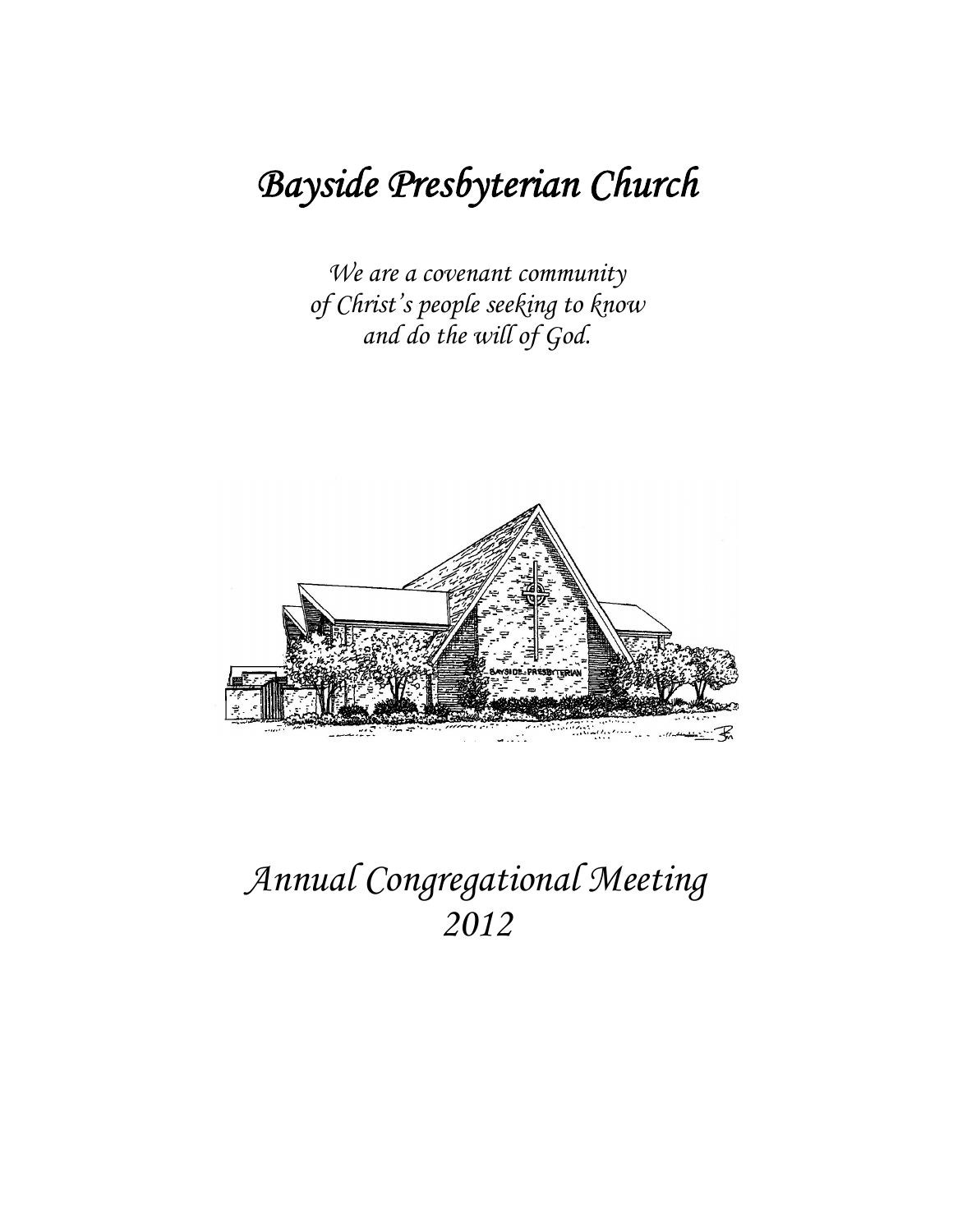# Index

| <b>Congregational Meeting Agenda</b>                  | 3                       |
|-------------------------------------------------------|-------------------------|
| <b>Mission Statement</b>                              | $\overline{\mathbf{4}}$ |
| <b>Statistics and Budget</b>                          | 5                       |
| <b>Churchwide Nominating Committee</b>                | 6                       |
| <b>Terms of Call</b>                                  | $\overline{7}$          |
| <b>Report of the Pastor/Head of Staff</b>             | 8                       |
| <b>Report of the Associate Pastor</b>                 | 9                       |
| <b>Report of the Director of Education Ministries</b> | 10                      |
| <b>Report of the Director of Music Ministries</b>     | 11                      |
| <b>Ministry Reports</b>                               |                         |
| <b>Administrative Support</b>                         | $12 - 13$               |
| <b>Christian Education</b>                            | $14 - 16$               |
| <b>Community Service</b>                              | 17                      |
| <b>Congregational Care</b>                            | $18 - 19$               |
| Evangelism                                            | $20 - 21$               |
| <b>Property</b>                                       | 22                      |
| <b>Stewardship</b>                                    | 23                      |
| <b>Witness</b>                                        | 24                      |
| Worship                                               | $25 - 26$               |
| <b>Presbyterian Men</b>                               | 27                      |
| Roster (Session, Clerk, Trustees, PEVA Commissioner)  | $28 - 29$               |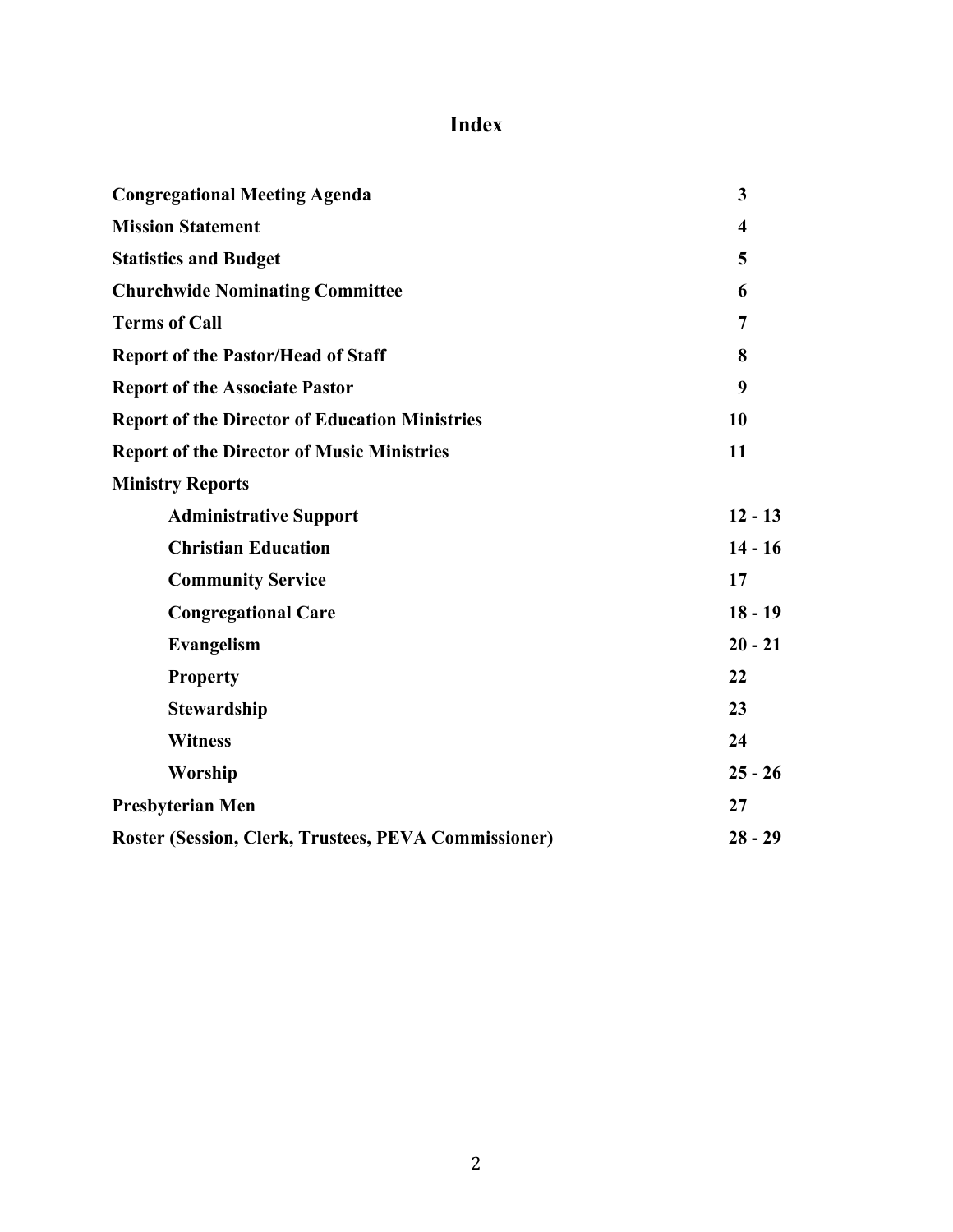**Bayside Presbyterian Church Congregational Meeting Agenda** 

# **Sunday, January 29**  $11:15$  am

- I. **Call to Order**
- **Opening Prayer** II.
- Ш. **Declaration of Quorum**
- IV. **Purpose of Meeting**
- $V_{\bullet}$ **Items of Business** 
	- a. Statistics and Budget
	- b. Budget
	- c. Churchwide Nominating Committee
	- d. Terms of Call
- VI. **Reports of Professional Staff**
- **Reports of Church Ministries** VII.
- **VIII.** Other Business
- **Adjournment and Closing Prayer** IX.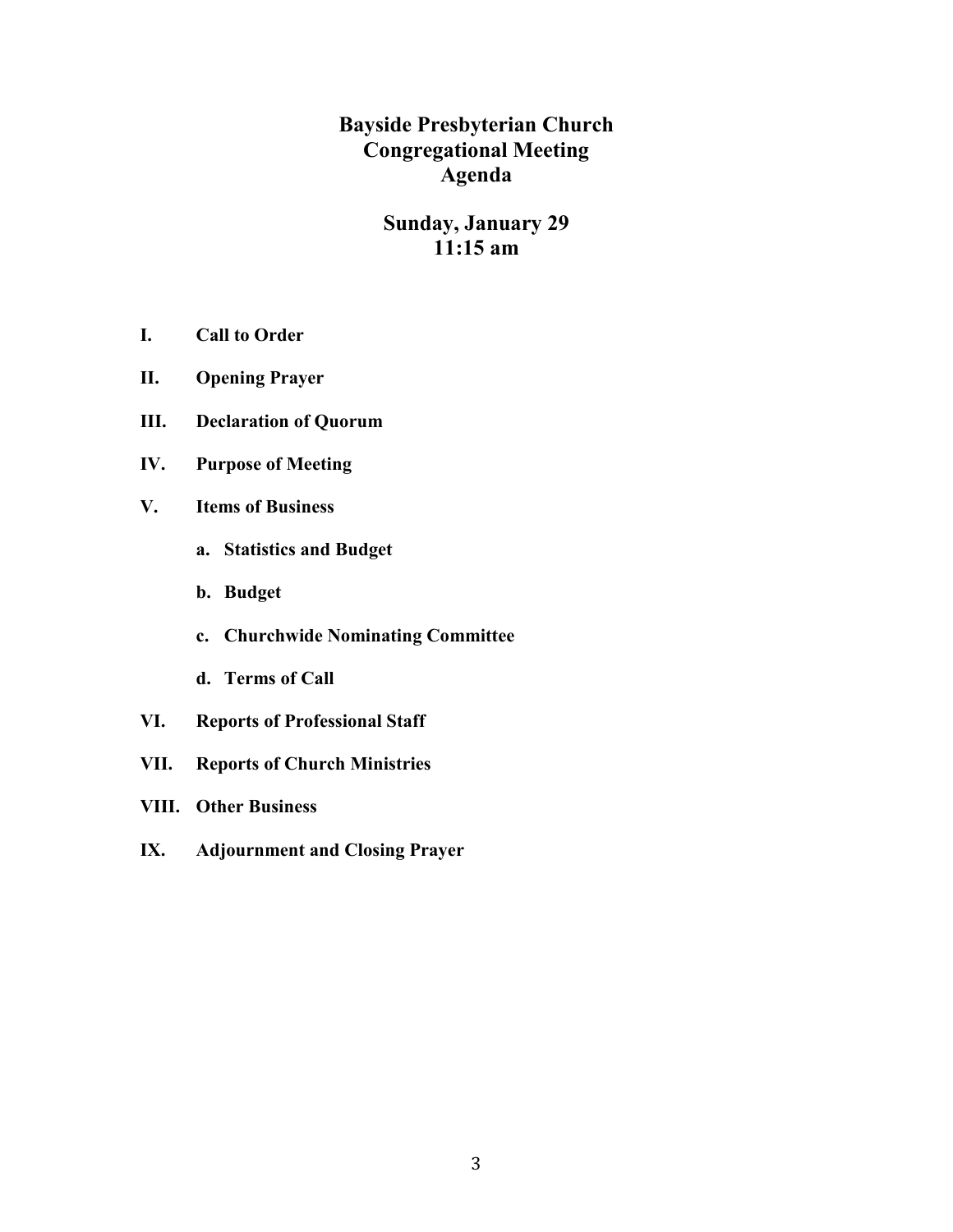# We are a covenant community of Christ's people seeking to know and to do the will of God.

We are led by Jesus Christ, the head of the Church, who challenges us to live into his **Great Commission:** 

"Go therefore and make disciples of all nations, baptizing them in the name of the Father and of the Son and of the Holy Spirit, and teaching them to observe all things that I have commanded you." Matthew  $28:19-20$ 

#### and his Great Commandment:

"You shall love the Lord your God with all your heart, and with all your soul, and with all your mind, and with all your strength. Love your neighbor as yourself." Mark 12:29-31

**Christ calls us to respond to his challenges by using the resources with which God has** blessed us

#### We believe we are called:

- To participate in meaningful worship. (Worship Ministry)
- To grow in knowledge of God and self. (Christian Education Ministry)
- To provide a supportive, loving, and caring ministry. *(Congregational Care Ministry)*
- To proclaim God's healing and reconciling love here and around the world. (Evangelism Ministry)
- To reach out and serve others in word and deed. (Community Service Ministry, Witness Ministry)
- To exercise good stewardship of God's creation and blessings. (Administrative Support Ministry, Property Ministry, Stewardship Ministry)

#### *સર્વેશ્વરું સર્વાસરો સર્વાસરો*

The Book of Order notes that, "congregations should elect persons of wisdom and maturity of faith, having demonstrated skills in leadership and being compassionate in spirit." Bayside has a rich tradition of elders sharing their gifts and serving well. We express our heartfelt thanks to Janet Baker, Madeline Colthorpe, Paula Jesberg, Doug Mitchell, Michele Parker, Peggy Reed, Brenda Reid, Mark Schreiber, Martha Sorensen, Helen Spore, Jeff Walters, and Richard Guy (Trustee), for hearing God's call and responding with faithful service for the last three years. Elders Jim Forrest and Ed Sznyter both served faithfully until they unexpectedly joined the circle of the saints. We give thanks to God for how they shared their time and talents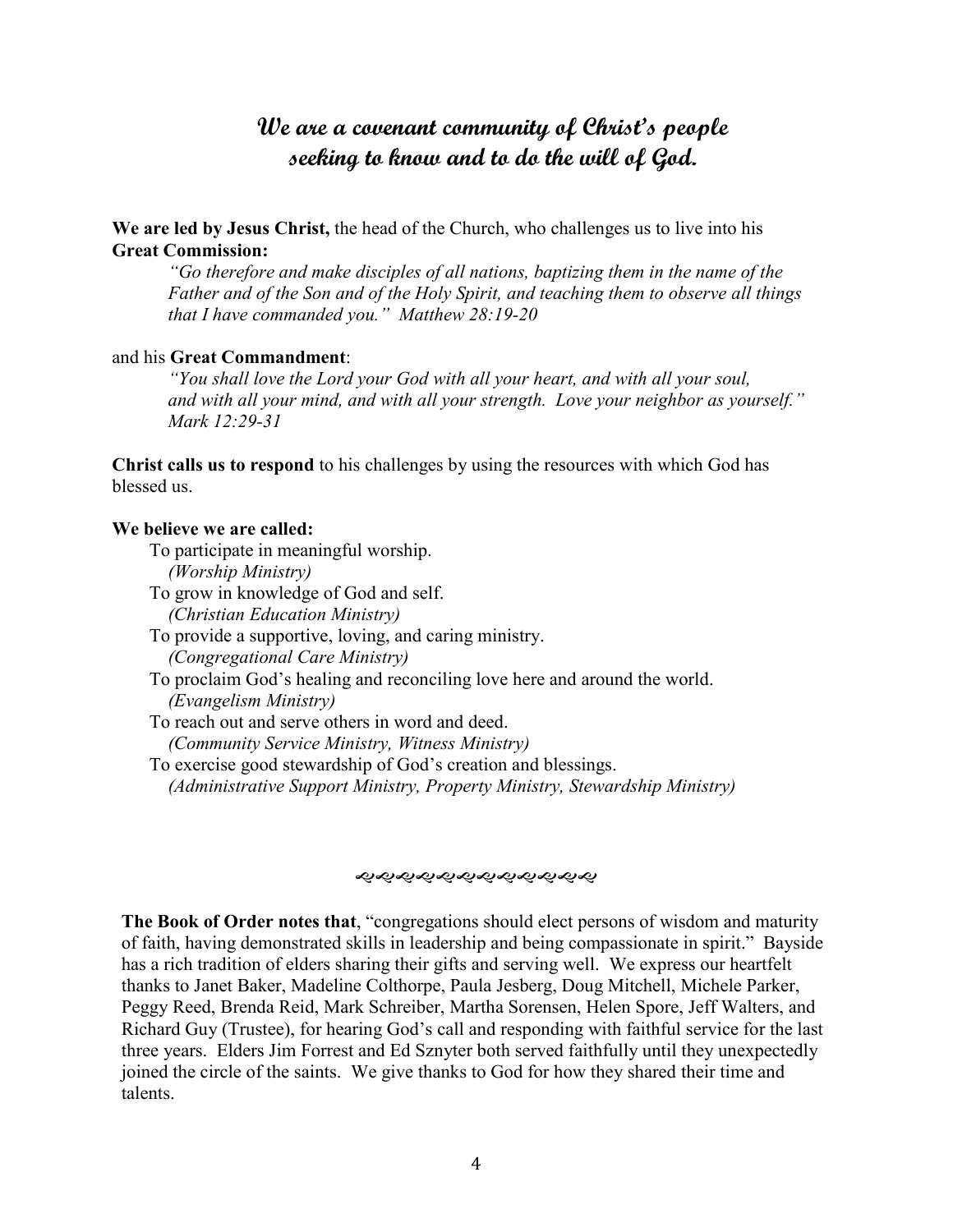# **Statistics and Budget**

| Membership                    |          |     |
|-------------------------------|----------|-----|
| Prior Active Members          |          | 842 |
| Gains                         |          |     |
| Losses                        |          |     |
| Transfers/Inactives           | 10       |     |
| Deaths                        | 19       | 29  |
| <b>Current Active Members</b> |          | 824 |
| <b>Baptisms</b>               |          |     |
| Adult                         |          |     |
| Infant                        | <u>3</u> |     |
|                               | 4        |     |

# Results of the 2011 Stewardship Campaign

| <b>Estimates of Giving</b> | 218       |
|----------------------------|-----------|
| <b>Estimated Income</b>    | \$648,280 |

# **Budget**

|                               | 2011 Budget | 2011 Actual | 2012 Budget |
|-------------------------------|-------------|-------------|-------------|
| <b>Estimates of Giving</b>    | \$682,465   | \$666,016   | \$648,280   |
| Other Income                  | 79,922      | 105,214     | 140,620     |
| <b>Total</b>                  | \$756,387   | \$771,230   | \$788,900   |
| <b>Ministry Budgets</b>       |             |             |             |
| <b>Administrative Support</b> | 534,352     | 520,310     | 550,000     |
| <b>Christian Education</b>    | 16,500      | 16,867      | 16,500      |
| <b>Community Service</b>      | 25,650      | 23,838      | 28,000      |
| Congregational Care           | 950         | 1,812       | 3,000       |
| Evangelism                    | 4,000       | 3,826       | 6,000       |
| Property                      | 80,000      | 82,259      | 87,350      |
| Session                       | 570         | 835         | 1,000       |
| Stewardship                   | 5,415       | 4,472       | 5,550       |
| Witness                       | 75,650      | 72,074      | 75,650      |
| Worship                       | 13,300      | 12,150      | 15,850      |
| <b>Total</b>                  | \$756,387   | \$738,443   | \$788,900   |

# **Mission Giving**

| Validated Mission – Presbyterian Church (USA) | \$77,391  |
|-----------------------------------------------|-----------|
| <b>Local Mission</b>                          | 30,467    |
| Other Mission                                 | 52,427    |
| Theological Education Fund                    | 3,000     |
|                                               | \$163,285 |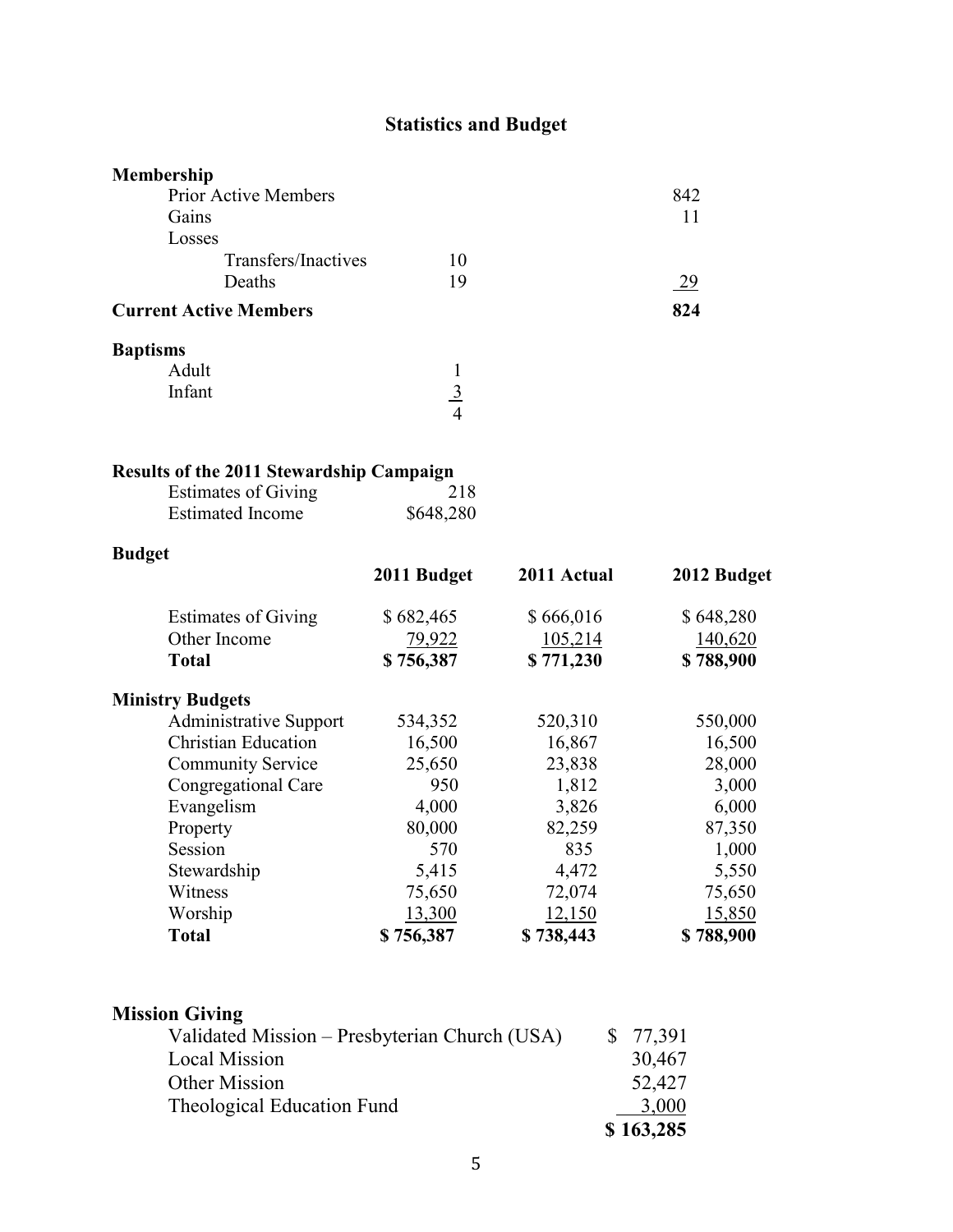# **Churchwide Nominating Committee**

| Charles Arado             | Presbyterian Men      |
|---------------------------|-----------------------|
| Janet Baker               | Congregation at Large |
| <b>Robert Baker</b>       | Congregation at Large |
| <b>Russ Brown</b>         | Congregation at Large |
| John Jeffcoat             | Session               |
| Walter Martin             | Session               |
| Ashley McLeod             | Presbyterian Women    |
| Rev. Dr. David N. Rollins | Pastor (Ex Officio)   |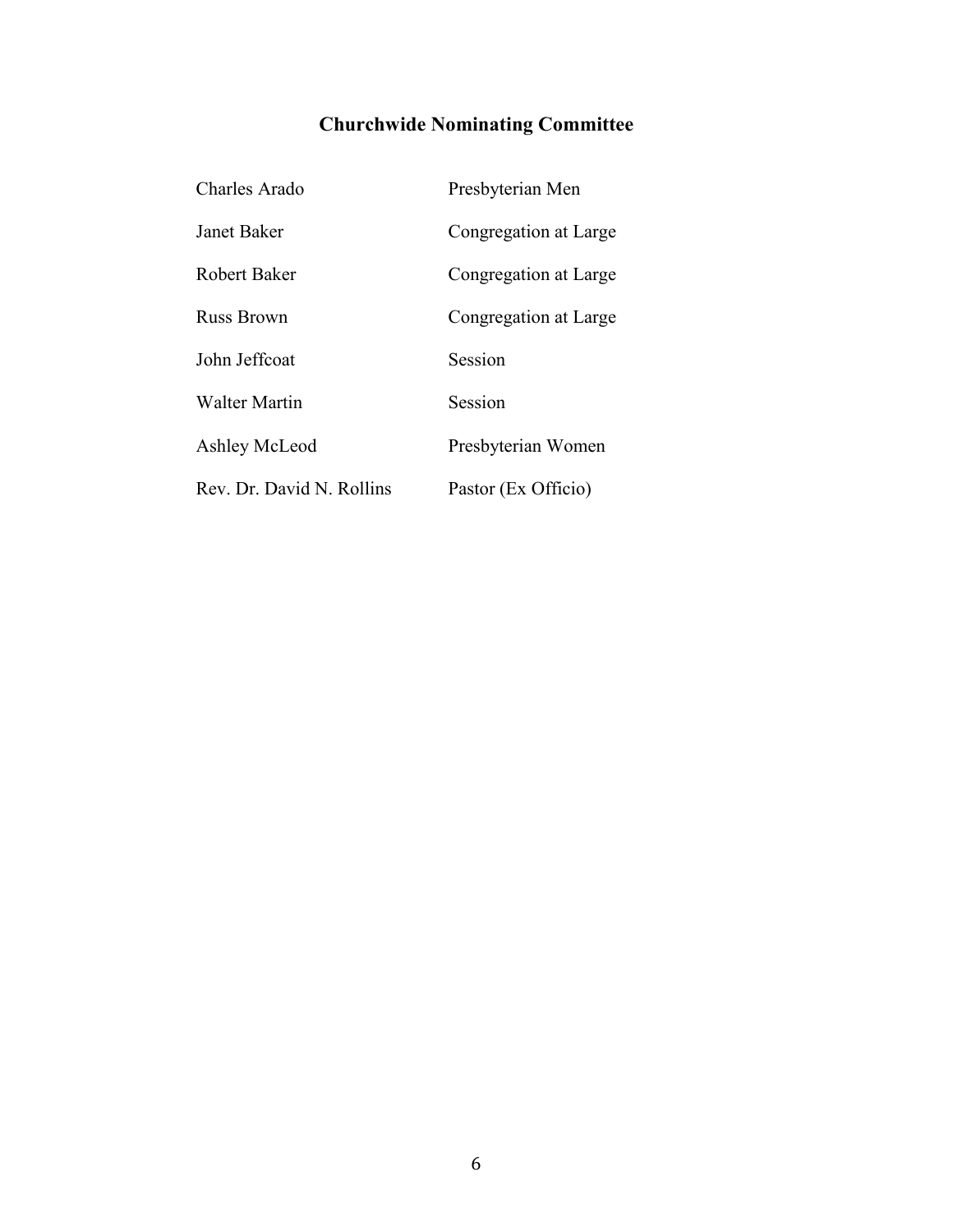# **Terms of Call**

# Rev. Dr. David N. Rollins

|                                       | 2011         | 2012         |
|---------------------------------------|--------------|--------------|
| <b>Effective Salary</b>               |              |              |
| <b>Cash Salary</b>                    | 51,000<br>\$ | \$<br>53,550 |
| <b>Housing</b>                        | 34,000       | 35,700       |
| <b>Total Effective Salary</b>         | 85,000       | 89,250       |
| <b>Pension Dues</b>                   | 26,775       | 28,783       |
| <b>SECA (FICA)</b>                    | 6,502        | 6,828        |
| <b>Professional Reimbursement</b>     | 5,000        | 5,000        |
| <b>Continuing Education Allowance</b> | 2,500        | 2,500        |
| <b>Supplemental Benefit Package</b>   | 3,433        | 3,500        |
| <b>Total Cost to the Church</b>       | \$129,210    | \$135,861    |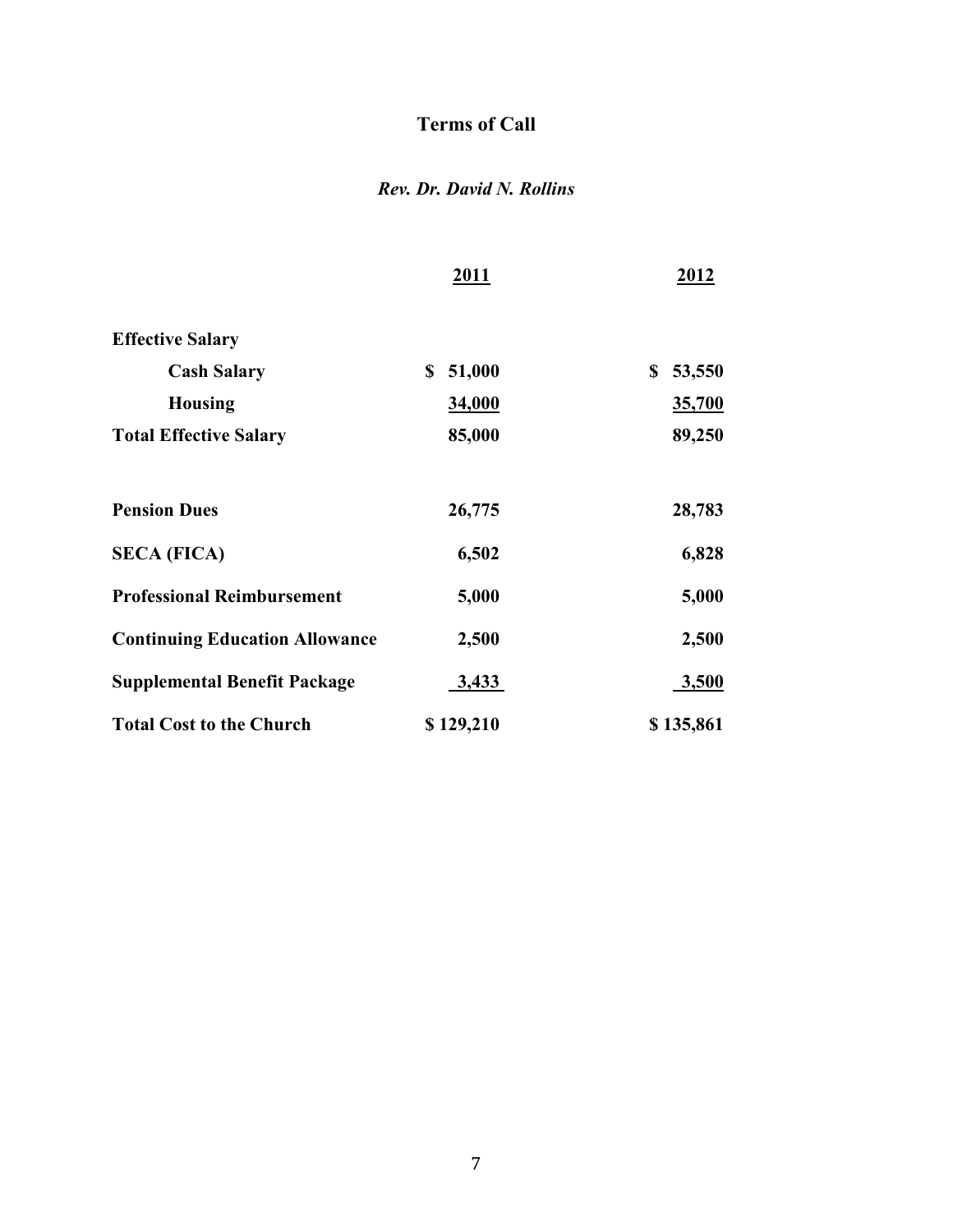#### **Report of the Pastor Head of Staff** Rev. Dr. David N. Rollins

Virginia Beach, Virginia, has now been my home for a little more than sixteen months. The journey that I began with you in August of 2010 continues to energize me. Over the past year we have begun to move forward in some very positive ways. And to borrow a line from the Carpenters, "we have only just begun." As God's children, we are created with the capacity to grow and that is what God expects us to do. Throughout our lives we should develop the gifts God has given us.

In 2011, I began offering a Bible study on Wednesdays. The study generates some great discussions and it nurtures my faith and helps to deepen my understanding of God. I continue to offer a time for informal discussion during my brown-bag lunch which takes place on the third Wednesday of the month. I have really enjoyed getting to know a number of you on a deeper level, and I look forward to building many more relationships in the years ahead.

I took advantage of some wonderful continuing education opportunities in 2011. Libby and I attended Montreat's Music and Worship conference in June where we participated in an incredible preaching class led by Tom Troeger. Some of what I learned there shapes how I prepare for Sunday mornings. An added benefit of attending the conference with Libby was getting to worship together for seven days, a very rare treat for a clergy couple. I also attended a Presbyterian CREDO conference designed for mid-life, mid-career pastors, and I continue to process and apply what I learned there in an effort to further develop as a person and a pastor.

Bayside said goodbye to our temporary associate pastor Eleanor Norman, and we welcomed our new associate Jenny McDevitt. I am excited that we are fully staffed once again. Jenny is a tremendous colleague, and a welcome addition to Bayside. I look forward to many years of shared ministry together.

Some positive changes have already occurred and many more will follow as we seek to celebrate our past, and to prepare and live into the future that God has in store for us.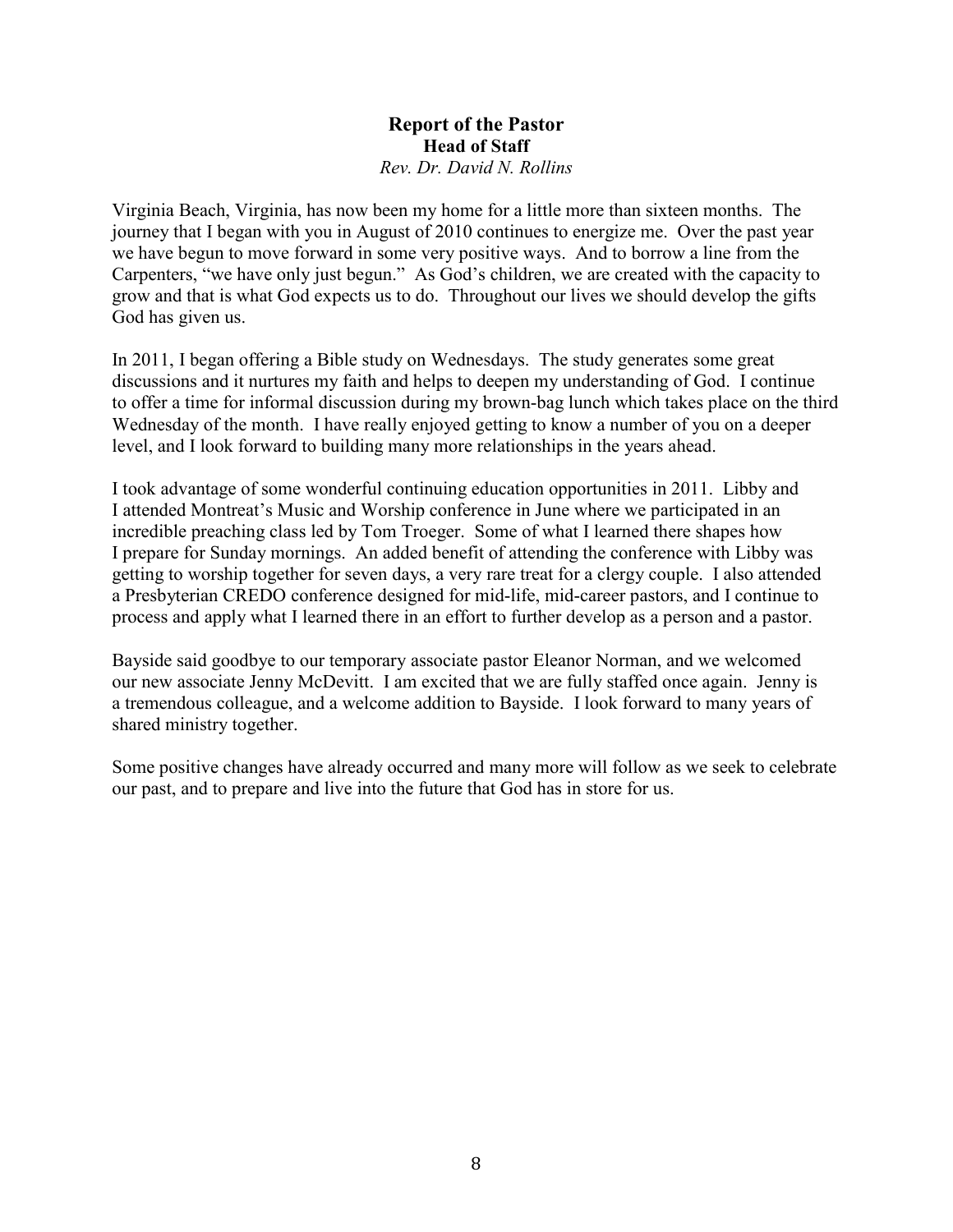# **Report of the Associate Pastor**

Rev. Jenny McDevitt

I have only been with you three months, but there is still much to report! First of all, it can't be said enough: it is good to be here. One of my biggest tasks thus far (one that continues indefinitely) has been getting to know you. With over 800 members - all of you with your own stories which I am eager to learn - it will take some time. Please continue introducing yourselves to me, wearing your name tags, and scheduling time to talk with me.

While I have focused on learning the rhythms of ministry at Bayside, there have already been a few places where we've tried some new things together. We observed All Saints' Day in worship on November 6, and we held a Service of the Longest Night on December 21. Both of these services are places in which pastoral care and worship, two of my passions, intersect. I have worked with Community Service, Congregational Care, Evangelism, and Worship along the way. Leading chapel with the preschoolers on Wednesday mornings is a real joy and the Wednesday evening meals have been a wonderful way to meet more of you.

As I look forward to 2012, I want to let you know about some of the ministry I will be involved with on behalf of the denomination. In February, I will help lead worship for a national event, the NEXT conference, in Dallas, Texas. In March, I will attend an event for a small group of recently-ordained pastors who have been invited to learn and discuss together what it takes to lead large churches in the 21st century. This June, I will spend two weeks at Montreat Conference Center as part of the planning team for the youth conferences. Each of these opportunities is an honor. Both the APNC and David are supportive of my denominational commitments. And these commitments will serve Bayside well, as I encounter new colleagues and new ideas for vibrant ministry here in Virginia Beach.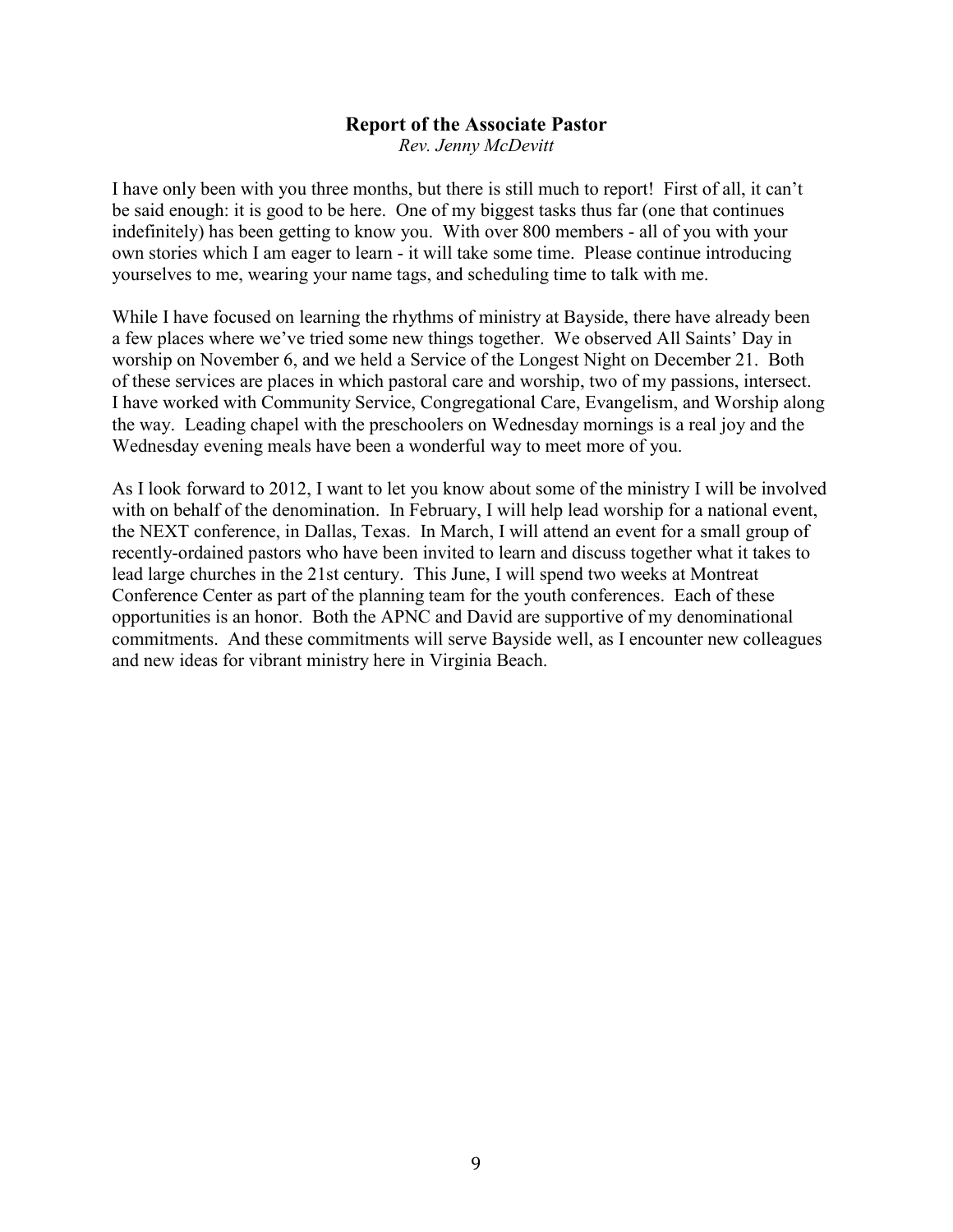# **Report of the Director of Education Ministry**

Dan Wiard

To write an annual report that accurately reflects my work is to write about volunteers. Volunteers and relationships continue to be the key to my ministry and the church's. Without YOU, there would be little to write about. I thank you for the countless hours of time and energy you give to make the education program what it is.

Through the Christian Education Ministry we continue to offer a diverse education program to children, youth, and adults. These programs include Sunday Church School, Lenten programs, summer electives, JAM (formerly Kids of the Kingdom and KICKERS), seasonal events, and more. This year we unified the curriculum across the age spectrum so everyone has an opportunity to study the same Scripture and study the Word that is proclaimed in worship.

Through the Children's Ministry Task Force, the Wednesday night children's program has produced a solid, growing, energy-filled Wednesday night of music, study, recreation, crafts and fellowship. Our JAM (Jesus and Me) numbers increased so much in 2012 that we added another age group for the children's hour! There are numbers of volunteers who helped with the dinners and served as advisors during 2012. One thing children grew to know throughout the program: caring adults are here to make the children's program a success.

New to the youth program was the creation of a Bayside Parent and Youth Council (BPYC). This group was and is empowered to develop the youth program for our young people while helping youth become leaders of youth. While the youth advisors continue the weekly programs and activities. BPYC create youth calendars and plan the special activities that go into a full year of youth group. Some of the programs the youth were involved in included mission trips to Mexico and Kentucky, service projects in the community and to the congregation of Bayside, fundraisers, youth Sunday, concerts, and special intra-church activities with Haygood United Methodist Church

There are countless individuals who dedicate time and energy to the Christian Education program. Some of these people work behind the scenes; others are highly visible. In addition to the children and youth advisors, cooks and helpers in the kitchen, members of the ministry and task force, there are those who coordinate volunteers in the nursery, teach Children at the Lord's Table and lead the Resurrection Egg Hunt. We have volunteers in the library, parents who help with the various children and youth programs, and those who go on the mission trips. There are those who change bulletin boards, teach Presbyterian Women's Bible studies, SIS, and guest speakers who come in and share their expertise and skills. The programs ARE Bayside Presbyterian Church. My annual report is about your gift of time and talent, and I appreciate it.

Finally, I am very appreciative for the opportunity and ability to hone my skills in Christian Education by continuing my doctoral studies. Without the support of volunteers, and my wife and family, this opportunity would not be available to me.

If I could wish for one goal for Bayside Presbyterian Church, I hope that many people will engage in the life and activities of Bayside and Christian Education. Discipleship is exciting and, as Christians, we are all called to disciple others. When we teach or are involved in programs, we get so much in return. I look forward to reconnecting with you through discipleship in 2012.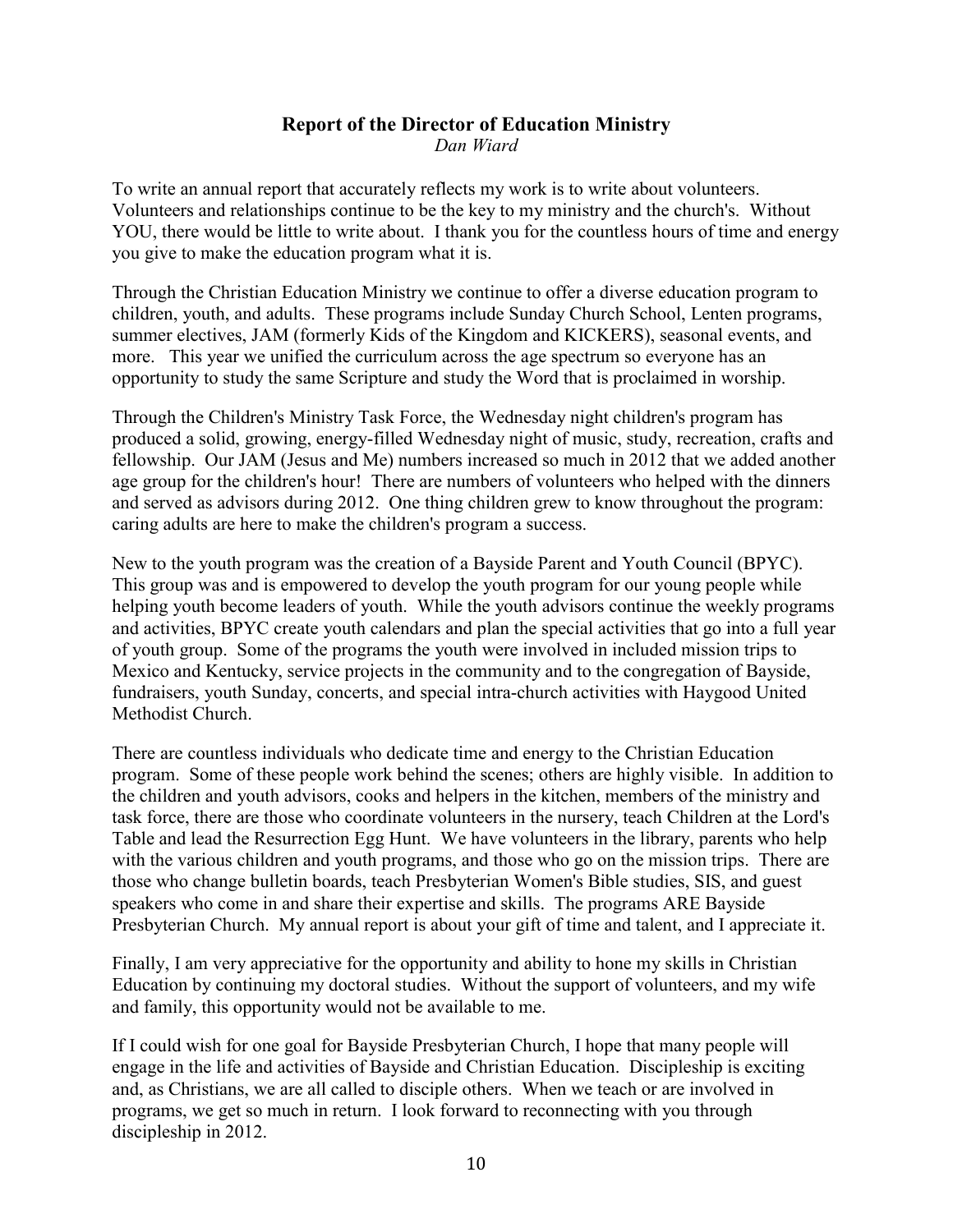#### **Report of the Director of Music Ministries** Catherine M. Grant

The year 2011 has proven to be a watershed year in more ways than one! Our traditional worship continues to grow in energy and enthusiasm as we have welcomed section leaders to the Sanctuary Choir (a long-term goal). As a result, the choir is gaining a wonderful, well-blended sound, and we are growing in musicianship and in numbers. The Sail On worship service will continue to grow with the addition of a paid drummer to the Praise Team.

We completed the planned upgrade of the pianos that we use primarily in worship and rehearsals. We accomplished some unplanned repairs to the organ, and anticipate more work this coming year.

Handbells continue to rehearse and play in services from time to time. In the New Year, the Bells of Bayside will be practicing for the upcoming Area III Festival. We anticipate the addition of several new ringers. There's a good chance we'll realize our goal of ringing all five octaves again!

Bell Power and Chime Power, for all young people from grades 3 to 12, continue to meet on Sunday afternoons. They played at the 11:15 am worship service on December 18. Many thanks to Martha Berryman and Kathie Roberts for their capable teaching of the new ringers group, "Chime Power."

Music outreach to the community continues by sharing our facilities with community music groups. The Virginia Children's Chorus held their spring concert in our sanctuary last May for the second year. Bellissima!, a women's choral group, rehearses in our choir room for ten weeks in the fall and spring. The Academy of Music holds their "Sonata Festival" at Bayside, and the Lion's Club holds their first round of their annual "Bland Contest."

Thanks to all who help make worship happen, from greeters and ushers at the doors, to singers and ringers, players and preachers, and "pray-ers" and readers, communion preparers and servers, pew straighteners, candle oil fillers, acolytes, soundboard operators, flower arrangers, poinsettia and Easter lily tree arrangers, child-care givers, and the support we receive from our Administrator...an endless list!

Worship Ministry continues its oversight of almost everything related to worship. We thank Martha Sorensen for the past two years of leadership, and wish her Godspeed as she and Doug look forward to transitions. We welcome Janet Straddeck and Jenny Conway as our new elders on Worship Ministry, and look forward to the next year of worship at Bayside Presbyterian Church.

May God continue to richly bless our efforts in Worship Ministry, and in ministry and mission in the world. To God alone be the glory!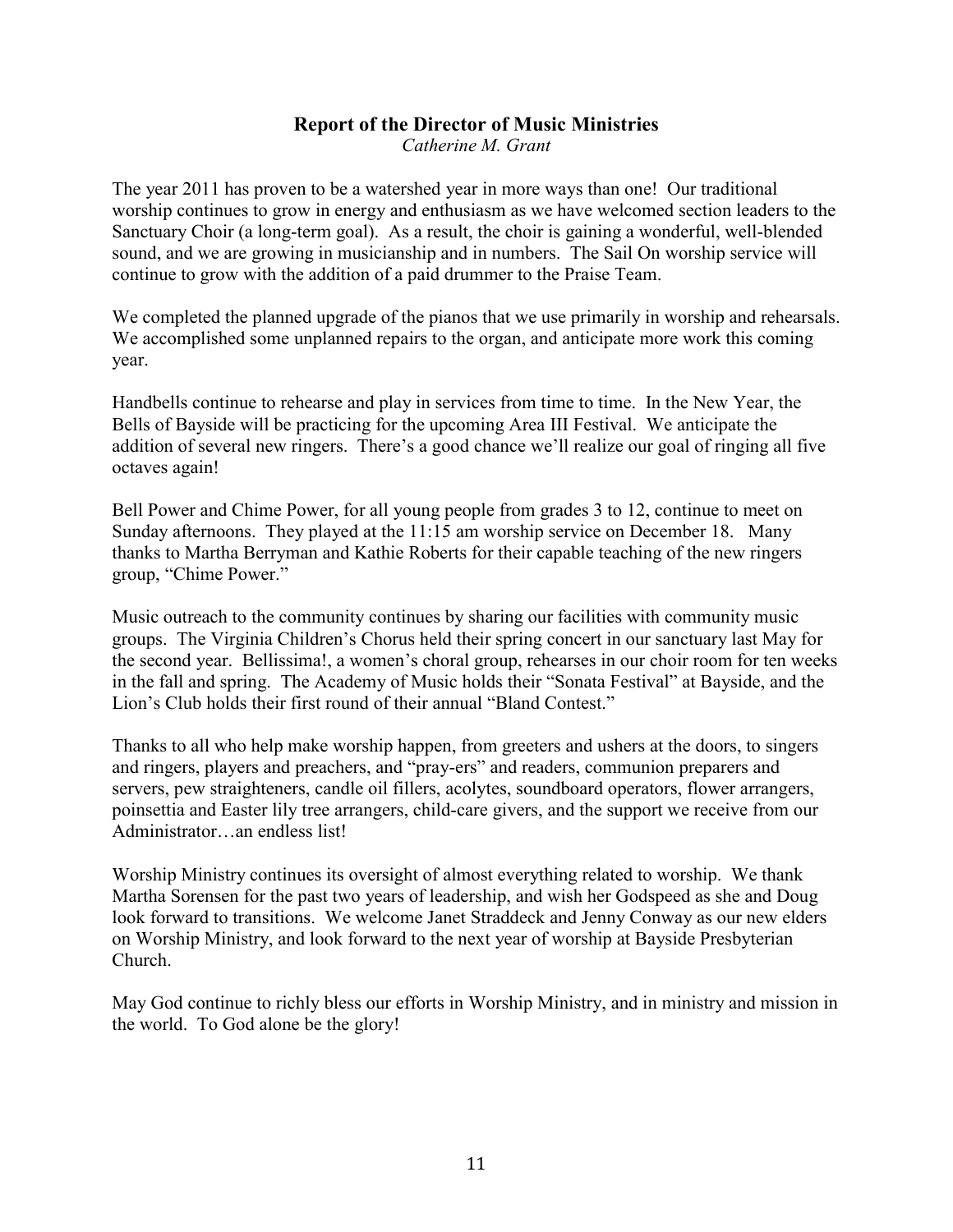## **Administrative Support Ministry**

Amanda Long, Moderator

The Administrative Support Ministry is responsible for ensuring that Bayside has the appropriate staff to support the mission and vision of church. In coordination with other ministries they provide support, guidance, performance reviews, and strive to ensure effective communication among all staff members.

#### **Ministry Team:**

Amanda Long (Moderator) Janet Baker (Elder, Class of 2011) Brenda Reid (Elder, Class of 2011) Neil Bonney Clint Damuth Tracy Davis **Bob Prestridge** 

The Administrative Support Ministry has worked very hard this year to be a support system to the staff at Bayside Presbyterian Church. Each staff member is assigned a liaison from the Administrative Support Ministry. The liaison's role is to be a point of contact for the staff, to provide guidance, and support.

#### **Liaisons for 2011 were as follows:**

Rev. David Rollins - Bob Prestridge Rev. Eleanor Norman - Bob Prestridge Rev. Jenny McDevitt - Bob Prestridge Linda Godov - Janet Baker Dan Wiard - Brenda Reid Katie Grant – Clint Damuth Saul Fox – Neil Bonney Kathy Armstrong - Tracy Davis Eugene Towler - Amanda Long Vanessa Thompson - Amanda Long David Black - Amanda Long

The Administrative Support Ministry conducted yearly appraisals for 2011. The appraisals are a time to provide the staff feedback on their performance, set goals for the next year and to review the job description to ensure it is still relevant and in support of the mission of the church.

The Administrative Support Ministry also assisted with staffing changes during the year. Vanessa Thompson resigned as a part time custodian. After a long and arduous search, the ministry, in partnership with the Property Ministry and the Head of Staff, hired David Black. The ministry also assisted with the transition of Associate Pastors and assisted the Associate Pastor Nominating Committee with hiring Rev. Jenny McDevitt. We also renewed the contract with Saul Fox, Praise Team Director.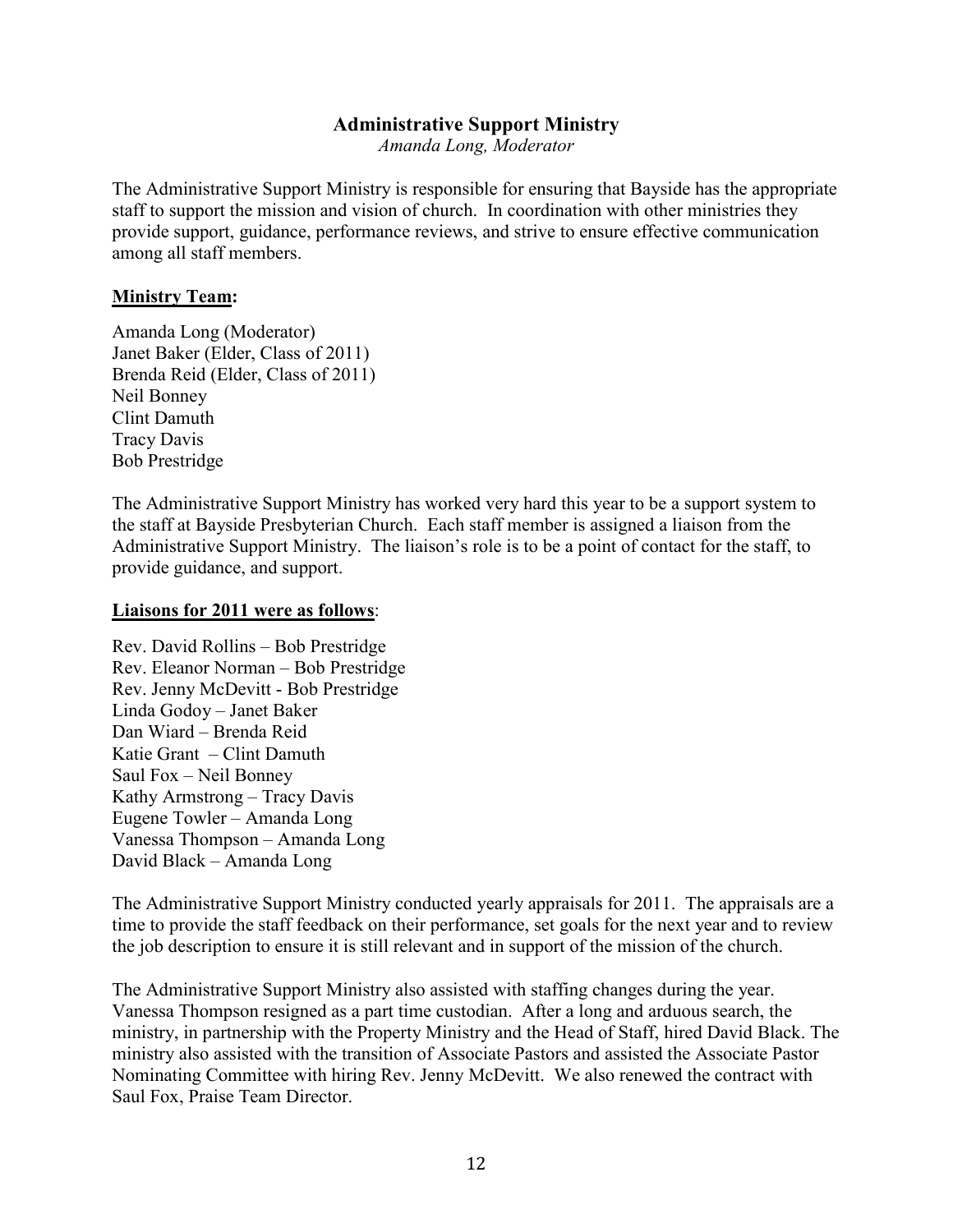In late spring, the ministry, under the leadership of Neil Bonney, conducted a time study with the Bayside staff. The information gathered during the study was used to review and evaluate our current staffing needs and areas of opportunity and strength in the staff. The information was also used in the appraisal process later in the year.

Administrative Support Ministry continued to support the Bayside Presbyterian Preschool and received monthly reports from its director, Kathy Armstrong. We continue to review and evaluate the relationship between the preschool and the church.

The Administrative Support Ministry would like to recognize Neil Bonney and Bob Prestridge for their faithful service on the ministry for 2011. Their time and talents were a blessing to the ministry. We are sure that they will continue to bless Bayside as they transition to new ministry positions in 2012.

#### The following are the ministry goals:

- 1. Conduct yearly staff evaluations and goal setting.
- 2. Provide staff support through quarterly meetings with staff liaisons and monthly touch points.
- 3. Provide quarterly staff appreciation events including an annual church-wide staff appreciation dinner.
- 4. In support of individual staff goals, provide the necessary ways and means for continuing education and training.
- 5. Through coordination with other ministries, continue to evaluate the staffing needs to support the church's mission and vision.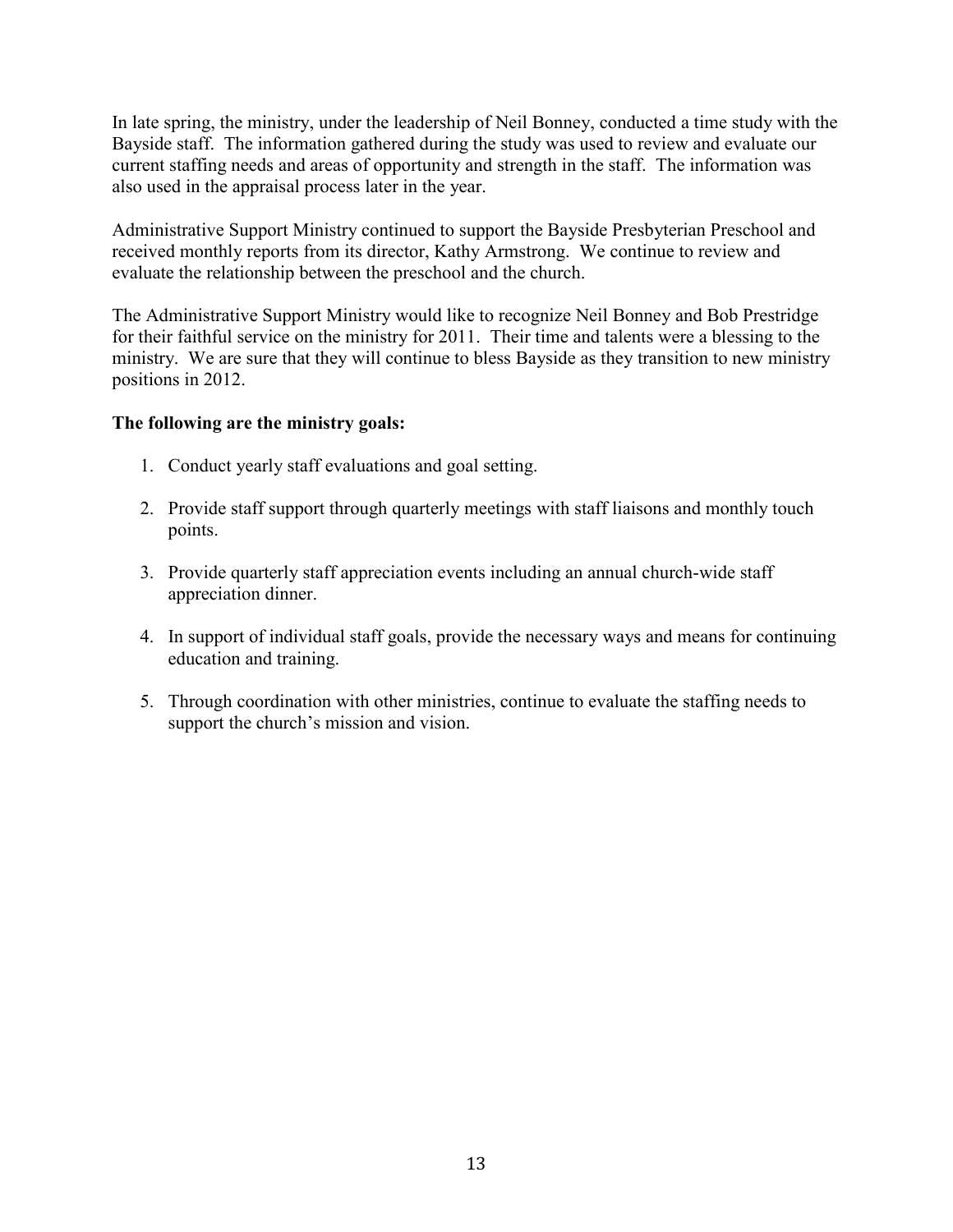## **Christian Education Ministry**

Gary Crossman, Moderator

#### **Administration**

The Christian Education Ministry consisted of 8 to 10 members, including Dan Wiard, the Director of Education Ministry. It was moderated by Gary Crossman, while Beth Armistead performed most of the secretarial duties. This year's goals were to:

- (1) increase Sunday School attendance (across all ages) by  $10\%$ ;
- (2) develop an ongoing small group study format;
- $(3)$  increase the enrollment in children's programs by 20%; and,
- (4) introduce a developmental program for Christian theology and Biblical knowledge for all ages.

Our first goal was not met. A contributing factor was splitting Sunday School into two different time frames to accommodate three non-overlapping worship services. We will continue to address this goal in 2012. Our second goal was partially met with the new Wednesday evening supper and two small group studies for adults, as well as other studies during the year. We will continue this effort in 2012. Goal three was met overwhelmingly with more than a 100% increase in enrollment, primarily due to our revamped children's Wednesday evening program. Our fourth goal has begun to be addressed and will be further defined and expanded.

#### **Curriculum & Educational Opportunities**

#### Children

This year there was a renewed emphasis on children with the creation of the Children's Ministry Task Force. This task force met frequently during the summer months to address particular needs of our Children's Program. The main focus this year was to revamp and expand the children's Wednesday afternoon/evening program. Kickers and Kids of the Kingdom became JAM (Jesus and Me), which was combined with a spaghetti dinner and youth and adult programs. The following events and programs impacted the life and discipleship of children and families at Bayside:

- 1. Children's Sunday School (K-2nd and 3-5<sup>th</sup> grades) used Feasting on the Word curriculum which utilizes the church's worship service Scriptures for each Sunday.
- 2. The new JAM (Jesus and Me) program on Wednesday afternoon consistently had 35 to 40 children in attendance with music, study, service, crafts and recreation activities.
- 3. Children did Lenten paintings and auctioned them to the congregation to raise funds for the Heifer Project.
- 4. Children participated in the Children at the Lord's Table program, learning the meaning of Communion.
- 5. A proposed evening Vacation Bible School program was cancelled due to lack of enrollment. A daytime program is planned for 2012.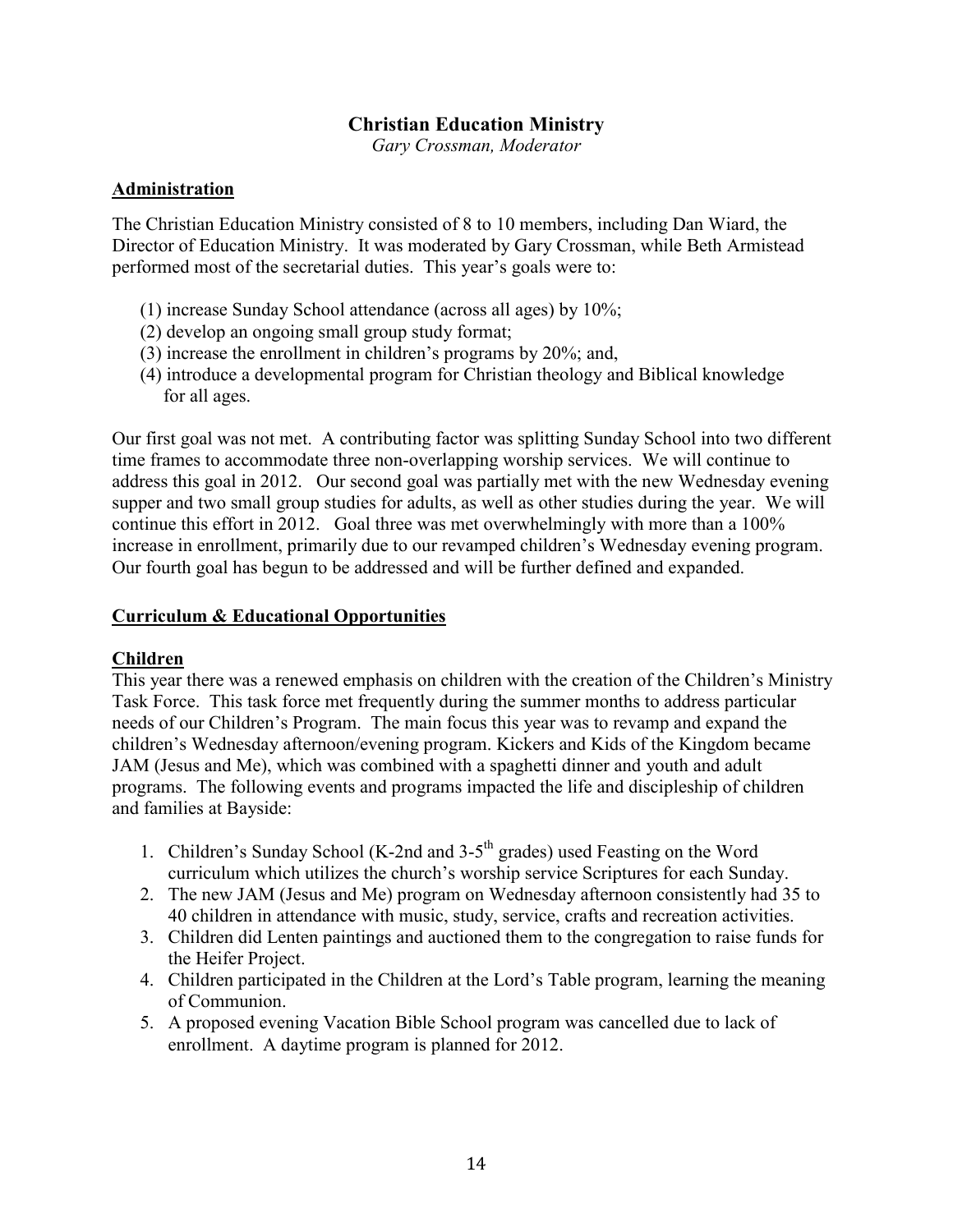# Youth

The youth were busy with fellowship, study, and mission. Many youth helped with the younger children during worship services each week. During 2011, the Bayside Parent Youth Council (BPYC) was established to organize and coordinate the youth program, including youth leadership development. In addition, middle and high school youth participated in the following:

- 1. Both high school and junior high school students used Feasting on the Word curriculum in Sunday school. This material connects scripture from each week's worship service with education in Sunday school.
- 2. Youth led Sunday worship service on Mothers' Day.
- 3. Youth participated in the 30-Hour Famine and supported JCOC in local mission.
- 4. Forty-eight youth and advisors participated in multiple mission trips outside the local area including Kentucky and Ticul, Mexico, as well as the PC(USA) Montreat Youth Conference in Montreat, NC.
- 5. At the Wednesday evening program, youth studied David Ramsey's Generation Change, a curriculum that helps youth with financial planning and stewardship.
- 6. BPYC coordinated a youth "cabining" trip to Cherrystone, VA, for some group building and Bible study.
- 7. Graduating high school seniors were recognized at worship services and with a breakfast sponsored by the Education Ministry.
- 8. Under BPYC, the youth rooms underwent an "extreme make-over" that included refurbishing and painting. This renovation created a new tradition for graduating seniors: painting a ceiling tile to their liking.

# **Adults**

Adults continued to grow in their spiritual and Biblical knowledge through Sunday school, midweek learning opportunities, and fellowship. Many classes continued their ongoing format: others introduced new curricula. Because of the experiment with three non-overlapping worship services, since May, 2011, Sunday school classes were offered at two separate times: 9:15 and 10:15 am. This made some classes very small.

- 1. Continuing Sunday curricula were *Verse by Verse* (9:15 and 10:15 Bible study), the *Present Word* (10:15 theme-based Bible study), and *Interactions* (9:15 current news) events through the lens of Scripture using the on-line resource, *Wired Word*).
- 2. The 10:15 *Everyday Life* Sunday school class focused on living a spiritually healthy life.
- 3. Feasting on the Word class on Sunday used a curriculum-based on the scripture from the worship service for that week.
- 4. Sisters in Spirit continued their midweek women's study.
- 5. In the spring, sixteen people registered for the *Financial Peace University* program on financial planning and stewardship.
- 6. The Wednesday evening program for adults which began in September featured a 14-week Pastor's Bible Study and two successive studies: Outlive Your Life, led by David Rudiger (6 weeks) and *The Life and Ministry of the Messiah*, led by Gary Crossman (8) weeks). Weekly attendance ranged from 25 to 35.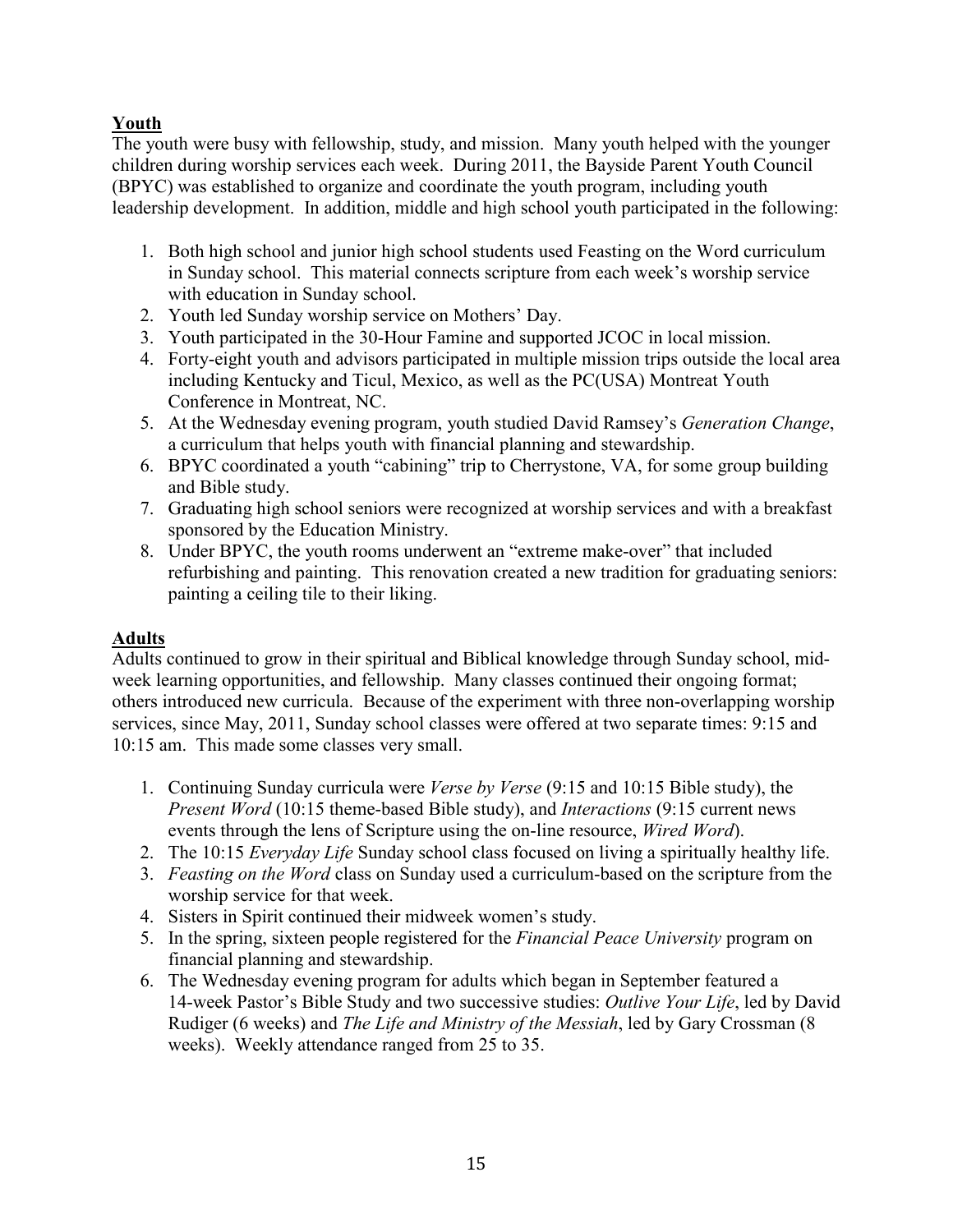### **Church-wide**

The Education Ministry joined with other ministries to enrich the spiritual lives of the members of Bayside as well as the surrounding community. Throughout the year, our ministry offered support for church-wide events during Lent, Pentecost and Advent.

- 1. One of Education Ministry's responsibilities, the church library, continued renovation with the introduction of Biblically-based computer software for children.
- 2. Education Ministry initiated the Wednesday evening spaghetti dinner and program for children, youth and adults. The attendance by children ranged from 35 to 40 and the attendance by adults from 25 to 35.
- 3. Education Ministry sponsored a Seder Meal experience for church members and guests during Holy Week. Approximately 50 people attended.
- 4. Education Ministry participated with other ministries in the Hanging of the Greens in church at the beginning of the Advent season. The Ministry also worked with children to make original decorations and a Christmas tree skirt.
- 5. The Ministry is planning a Family Night Supper in March, 2012, to recognize teachers, advisors, and volunteers in the education program.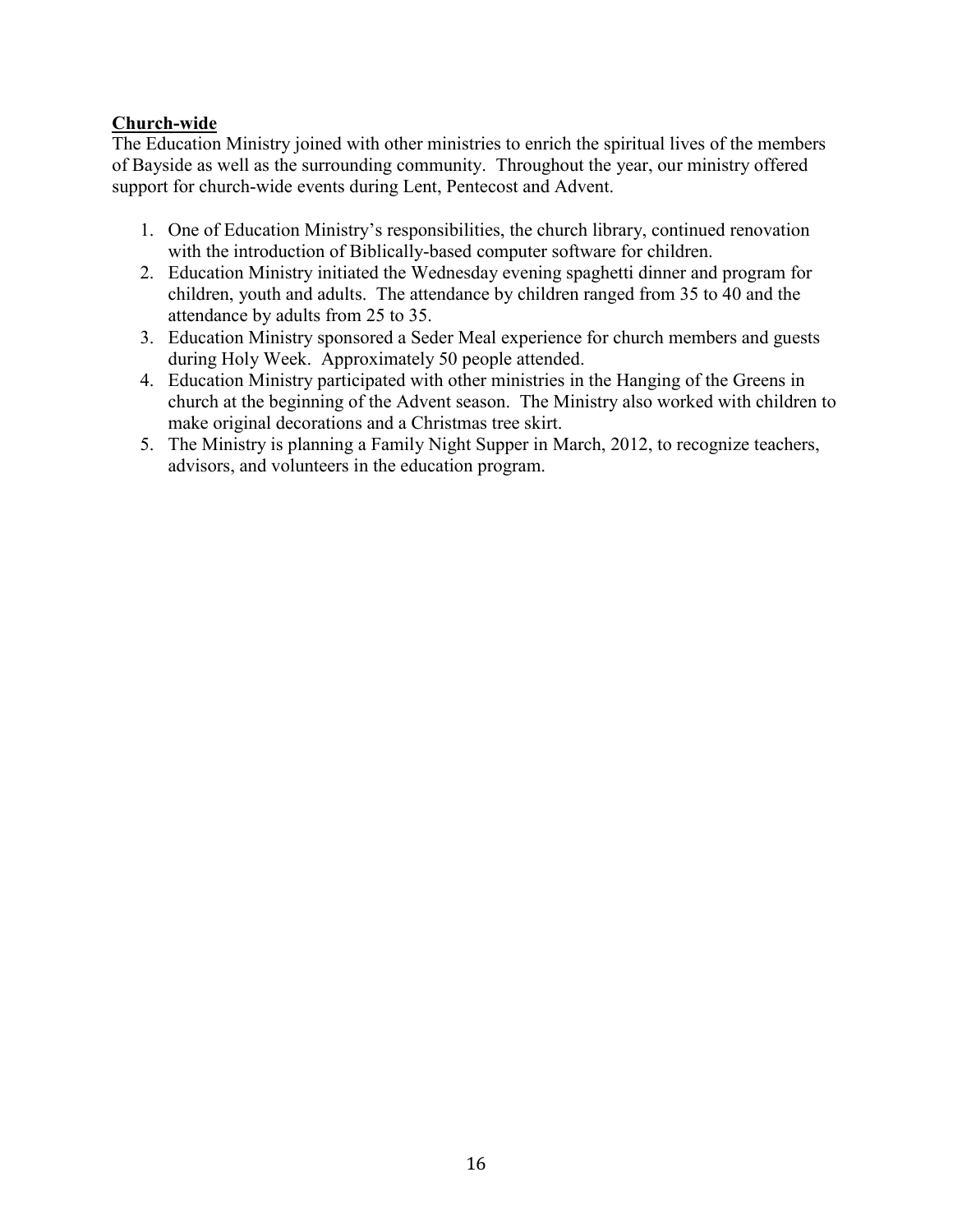# **Community Services Ministry**

**Bob Brenton, Moderator** 

Bayside Presbyterian provided food, clothing, and shelter to hundreds of families and individuals again this year. Our congregation has shown generous support for folks in need by contributions of personal time and energy, with financial gifts, and gifts of requested items.

The Community Service Ministry sponsored twelve activities in 2011 that directly served members of our community in need:

- Angel Tag Ministry provided 260 Christmas gifts to (mostly) children
- Bible Study for Sentara Senior Care Center was conducted twice monthly
- Collection of layette items for the Crisis Pregnancy Center
- Easter Basket Program delivered over 100 lovely baskets to children
- The Food Pantry Ministry provided three day's worth of meals to 125 families
- Meals on Wheels program delivered over 1000 meals to the elderly
- Panera Bread Ministry packaged and distributed over 100 pounds of bread each week to other church Food Pantries as well as our own
- Red Cross quarterly Blood Drive collected 130 units of blood
- Delicious meals were prepared and served quarterly to the JCOC soup kitchen, serving over 100 folks each time
- School Supplies Collection collected several hundred pounds of school supplies and delivered them to schools in our area
- Thanksgiving Basket program provided a generous Thanksgiving dinner to 103 families
- The Winter Shelter program sheltered 68 homeless folks for a week in December and provided three meals each day, many warm coats and other clothing and toiletry items.

We financially supported eleven community agencies in the Tidewater area. We chose those agencies whose ministry is to serve battered women and families, support homeless individuals and families, serve those with no health care, help teenagers in trouble, assist those unable to make basic home repairs, those in jail, and challenged adults who need life skills training.

- $\bullet$  Beach Health Care
- The Dwelling Place
- Faith Works Coalition
- Good News Jail and Prison Ministry
- Habitat for Humanity
- Judeo-Christian Outreach Center
- Samaritan House
- Seton Youth Shelters
- St. Columba Ecumenical Ministries
- Volunteers of America
- Zuni Presbyterian Training Center

In addition to these activities and agencies, Bayside Presbyterian is a designated Red Cross Disaster Shelter. We are ready to provide meals and shelter if called upon in case of a local emergency.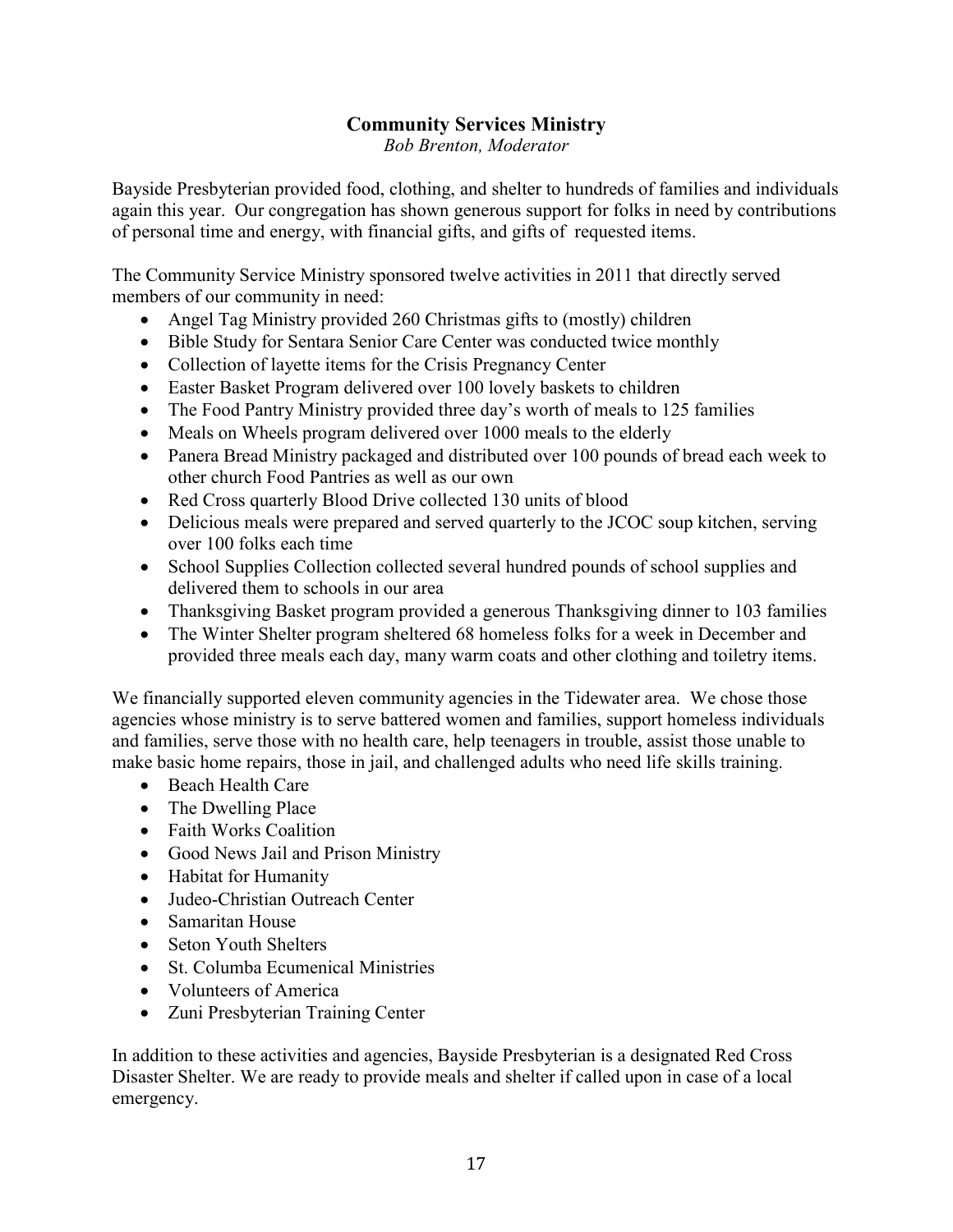# **Congregational Care Ministry**

Doug Mitchell, Moderator

The Congregational Care Ministry concentrates their efforts in coming up with some good ideas to help our membership take care of each other. The importance of the involvement of the congregation cannot be overstated or overlooked. Thank you all so much for making it all work!

Bayside's Care Team made countless visits to our shut-ins, as well to those with short-term stays at home or in the hospital. The gift of conversation or a listening ear was and is always appreciated. For a time we made MP3 players with headphones or speakers available to our shut-ins that made last year's holiday services available for listening including all music and spoken word. CDs containing the sermons were also made available upon request. There are a lot of people who appreciate visits and there is always an opportunity to join the Care Team in helping with visitation.

We are in the early stages of developing a Bereavement Team that will help support our congregation in the weeks and months after a loss. While our pastors and church staff do a wonderful job in the immediate days of need, there is a recognized need to provide additional support and comfort for as long as the church can help. This assistance is purely in friendship and care. The nucleus of this program is being developed by a few congregation members who have professional experience in dealing with loss, and we hope that this can be a valuable ministry when needed. Volunteers who are interested in serving in this ministry will be appreciated.

Our Military Honor Wall is a visual recognition and tribute to our deployed military members. We also recognize church family members' service to our country in the weekly bulletin and in the Binnacle and Helmsman. It is important to keep our servicemen and women and their families in our prayers, and this visual reminder is significant in our community where so many of us have or have had connection to military service. Your support of this significant project is appreciated. Those wanting to add a family member to the Honor Wall should contact Kathy Ritzo.

Congregational dinners, lunches, and receptions were "revived" in 2011, and we are socializing as a congregation more often than we ever have before. The feedback has been very positive so we plan to continue with monthly events and to enjoy each other's company from here on out. The "sponsorship" of each get-together is rotated among the Ministries where there is an associated opportunity for each Ministry to present a themed program. In addition to providing awareness of church programs, the opportunity to grow in our fellowship is priceless. Your efforts in attending are appreciated and we look forward to growing together in our faith and friendship during 2012.

Our Church Picnic in September was one of our monthly fellowship events and it was a wonderful success. If you missed it, don't miss it next year as it will be bigger and better. Keith Phillips took on the role of coordinator for the 2011 picnic and he put together a small group who did a great job of planning and making it happen. Great ideas and your involvement in next year's picnic is welcomed.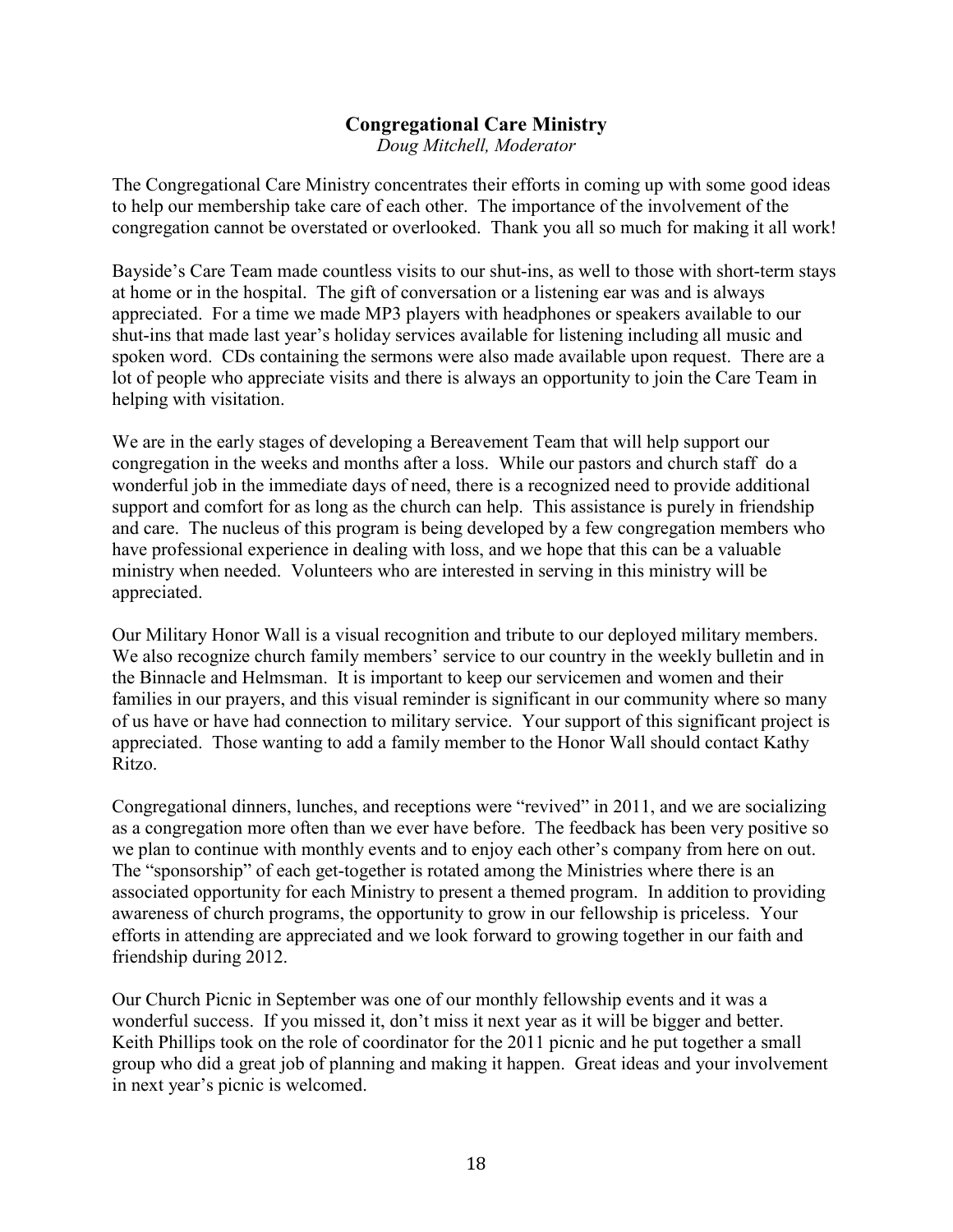The Church Pictorial Directory is getting out of date (as evidenced by all those young-looking pictures), and we've made occasional updates to the online version (emails, new addresses, etc.) as we can, but we've noticed that the online directory doesn't get much use. We're working to make it more user-friendly and will be asking for your support for the creation of the next pictorial directory beginning this summer.

Mother's Day flowers, Father's Day "lifesavers," post cards and Valentines to our shut-in members and an occasional "Big Card" made by our young Sunday School children and delivered to those in need were additional care projects that were well-supported by the congregation.

The Congregational Care Ministry is but a few folks who work to come up with some good ideas, but what makes it all work and what makes it all possible is your support and involvement.

Thank you!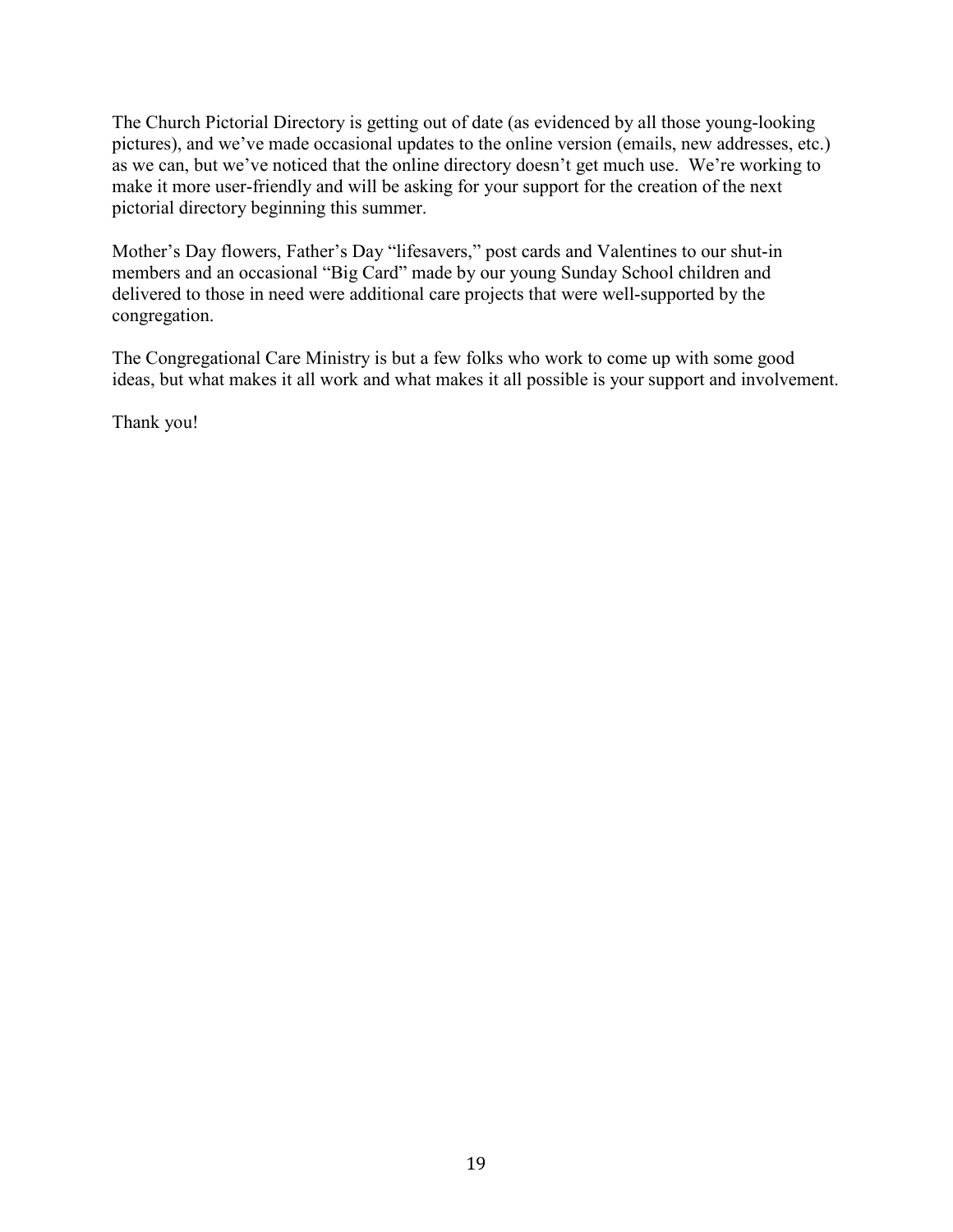# **Evangelism Ministry**

Paula Jesberg, Moderator

In support of Bayside Presbyterian Church being a "covenant community of Christ's people seeking to know and do the will of God," the Evangelism Ministry has intentionally sought to provide a welcoming, inviting, and nurturing experience to all who visit and join in membership at Bayside.

This past year we planned and hosted three events for our members and neighbors in the community:

- The First Annual E-Cycle Event and Youth Mission Fundraiser
- The First Child Car Seat Safety Check Event
- The Continuing Living Nativity with Live Animals and Narration

Each of these events was successful. Feedback and self-critiquing have provided ways to improve and expand the opportunities to reach more friends and neighbors. It has been very exciting to see the positive results of providing activities that involve many members of our congregation and create avenues for newcomers to learn about Bayside.

At each of the large events, and for use throughout our building all year long, we provided handouts which included: bookmarks, prayer cards, a streamlined brochure, pens, and flower seed packets. Each had our church logo which was developed the previous year for use on church stationary, handouts, and future items where applicable. These items, along with small business cards, can be used by all members to share our church phone number and website address, as well as logo recognition to everyone receiving them. New vendors were used this year, including a gift presented by one of the church members for the first order of pens, currently used in the sanctuary. Banners for the yard on Independence Boulevard were ordered periodically for special events and to advertize hours of worship.

Two new programs were assigned to Evangelism to organize and oversee:

- Small Group gatherings for fellowship
- Newcomer/Prospective Member classes

Small Group workshops began with leaders attending training classes, agreeing to sponsor a class, and three groups have been started to date: Middle Ground for parents in the middle of raising children and caring for aging family members, Paper Crafting cards which are mailed to deployed military so they will have a blank hand-decorated card to send back to friends and family, and Genealogy Workshops providing sources for investigating family roots. In the near future a Flower Arranging group and a Cooking Class are planned. Ideas for other classes will be solicited. Evangelism Ministry will evaluate the plan for the class and how it serves the mission of Bayside, forward a recommendation to Session for approval and oversee the class. The Bayside Buddies group and the Faith In Art classes have been added to this Small Group program. A Connection to the Grapevine having Biblical basis is used as the theme for these classes, promoting fellowship, study and sharing with church members as well as friends and neighbors. The life and mission of the church benefits as well.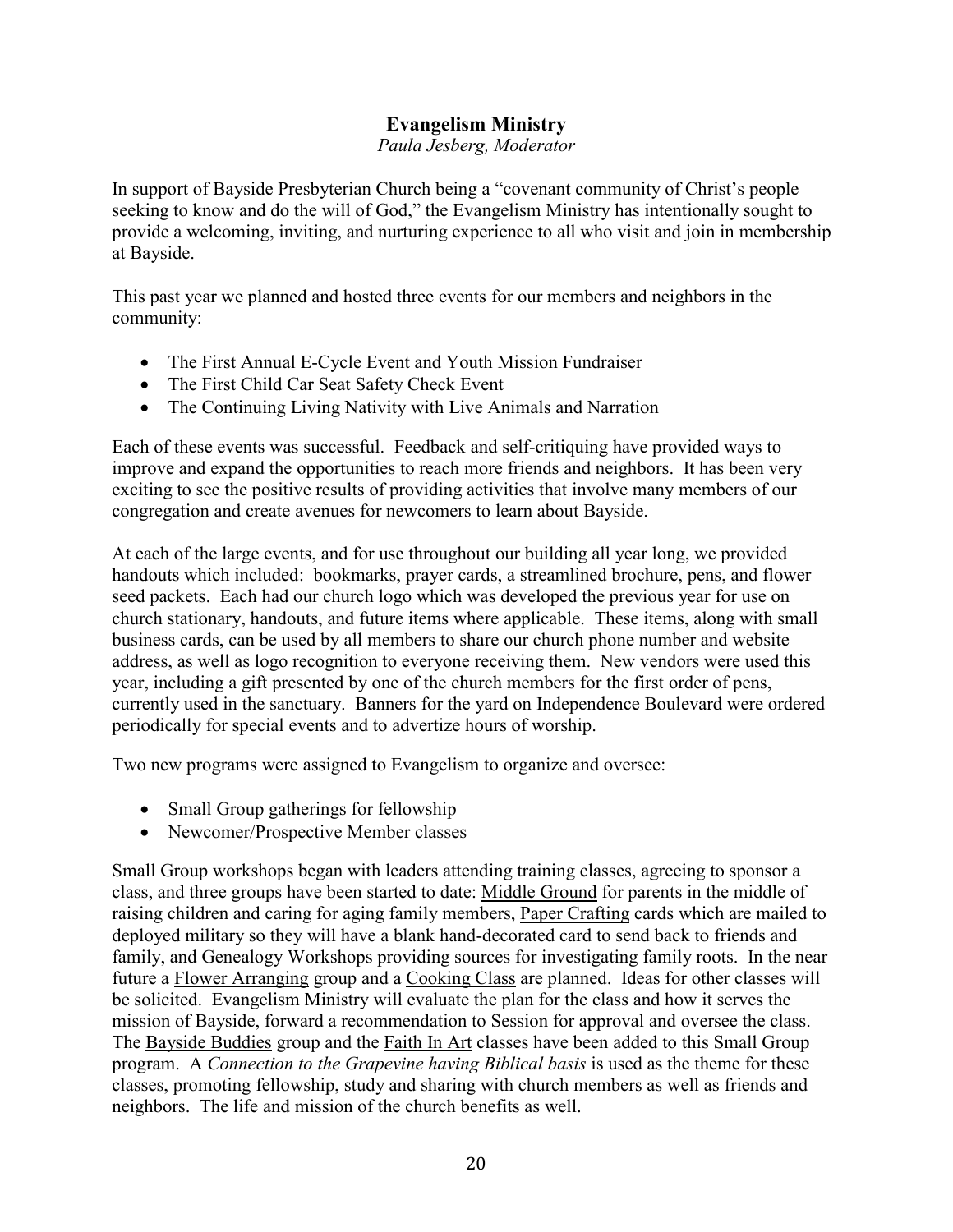The Newcomer/Prospective Member Class will be launched in 2012 with our Associate Pastor serving as the guide for establishing this program. The plan is to set up specific steps and responsibilities that begins with greeting visitors, welcoming, communicating with, following up, providing information, pastoral connection, sponsoring upon membership and assimilation into the full life of the Church. It entails putting many elements that are already in place under one ministry for oversight and reporting to Session. Since it is a goal of Evangelism to "...make" disciples of all nations" and grow our congregation annually, this is the rationale for the program being assigned to the Evangelism Ministry for development in an orderly sequence.

#### **Goals:**

- Continue the success of programs already begun
- Improve signage on church property cost-effectively
- Embrace the military community in friendship and support
- Work as a Team Player with other ministries when support indicated
- Ensure that the Web Site is attractive/informative/continuously updated
- Grow participating membership by  $5-10\%$  annually

Evangelism is truly an activity that every church member can embrace. Using the handouts we have available, a current inviting web site, our publications, weekly worship and study opportunities, it is as easy as inviting and welcoming a person to your home. The Evangelism Ministry serves as a guide, but everyone who belongs to the community of believers can be a discipleship leader. We encourage you to join the "WINNER" circle and be a:

Welcoming, Inviting, Nurturing, New Evangelism Representative

2011 was a most successful year for the Evangelism Ministry. By the grace of God, 2012 will be even more so!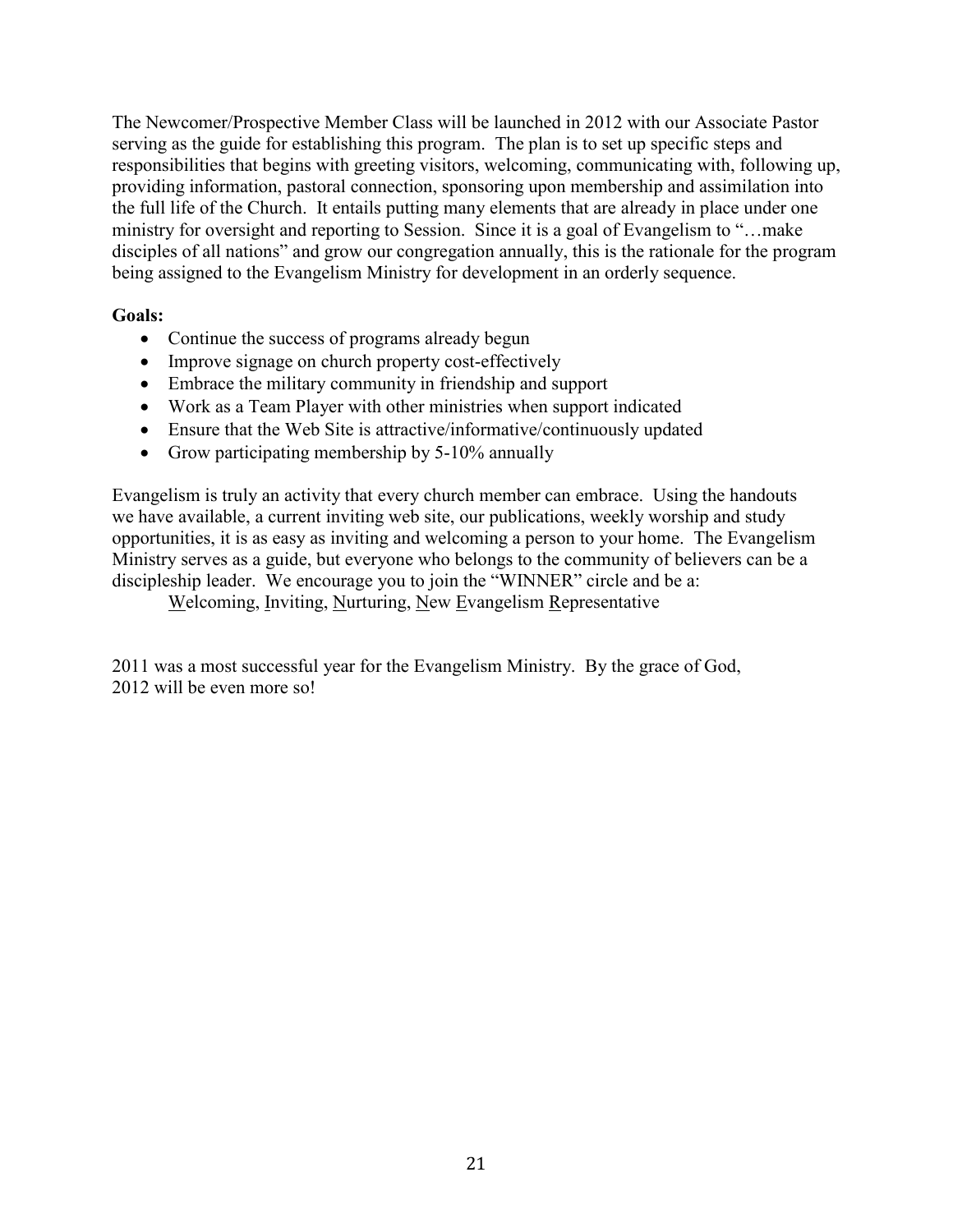# **Property Ministry**

**Bob Allen, Moderator** 

Bayside Presbyterian Church has 37 meeting rooms, including the sanctuary and fellowship hall. covers over 65,000 square feet, and sits on 5 acres of property. It supports three Sunday services, a preschool, numerous meetings and activities, and over 50 groups and organizations. In 2011, the Property Ministry has attempted to anticipate, identify, and prioritize the needed maintenance, repairs, and updates in the church building and the outside grounds. These efforts, except one, were administered within the limits of our budget. The exception was funding of roof repairs, primarily over the youth and preschool wing. They were funded by using the emergency property restricted fund and \$37,000 specifically donated by 111 members of our congregation who graciously contributed above and beyond their pledged amount.

Other completed projects this year were the installation of the automatic electric door at the entrance, the flag pole, four new tires for the van, and a new freezer in the kitchen. Four of the fifteen thermostats have been updated during the year and three more will be changed out in 2012.

In 2012 we will continue to develop a list of deferred maintenance items that we would like to do and those we need to do. We will further evaluate the condition of the building and its systems in order to identify those items that need to be replaced or modernized. If repairs don't overwhelm us, hopefully we can replace one of our heating/air conditioning units that is  $20+$ years old. Cost estimates for other projects will be obtained and many will be proposed to be included in a 2012 Capital Campaign.

Property is very grateful for the support received from the congregation, especially the continuing chores performed by the Stewards of the Dirt (SODs), scouts, and individuals, on the upkeep of the grounds.

There are many ways all of us can help Bayside Presbyterian Church use its assets efficiently. Our utility bills, gas, water, and electricity are increasing. Conservation should be practiced. If anyone sees a property- related problem or has a suggestion, please contact the Property Ministry or maintenance staff.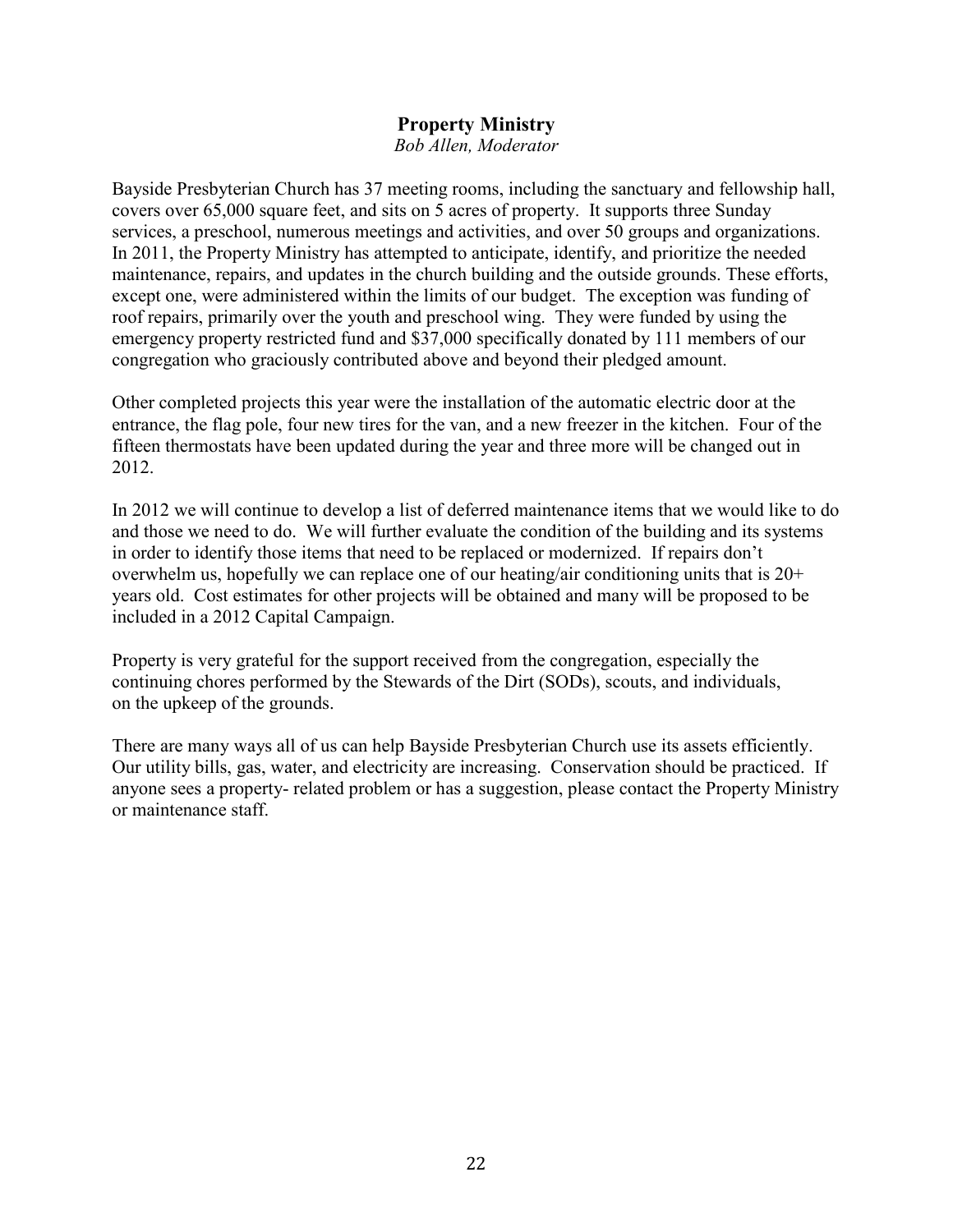### **Stewardship Ministry**

John Jeffcoat, Moderator

#### **Ministry members 2011:**

Don Cannell, Clancy Holland, John Jeffcoat, Bob Prestridge, David Rudiger, Helen Spore

The ministry began the year constituted through the merger of the Finance and Commitment Ministries, thereby operating in accordance with the responsibilities assigned to both of these ministries. Subsequent to the winter session retreat, the ministry reviewed all of its responsibilities, and in coordination with the other eight ministries, revised its ministry description to conform to the priorities established by session.

The ministry provided membership to the Bayside Endowment Committee. The ministry moderator has a standing seat on the endowment committee, and Clancy Holland served as an at-large member. Stewardship Ministry coordinated the spring "Time and Talent Revival" Program" when everyone was asked to renew their commitment of Time and Talent to the work of Christ's Church through the various Bayside ministries, and to consider increasing that commitment.

The ministry members also served on the Bayside Scholarship Committee. Through this committee the church advertised and called for scholarship applications for specified programs of study from eligible congregants. Upon receiving qualifying applications, the ministry interviewed candidates, and presented to session appropriate recommendations for final approval.

The ministry also managed the annual Stewardship Campaign. This activity, conducted in October, culminated on Consecration Sunday where the church membership gathered in Fellowship Hall to celebrate the financial blessings that are to be utilized to support Bayside's mission work for the coming year.

The ministry also coordinated the assignment of congregation volunteers to count the weekly offering, and worked closely with the Treasurer in the formulation of the Annual Operating Budget.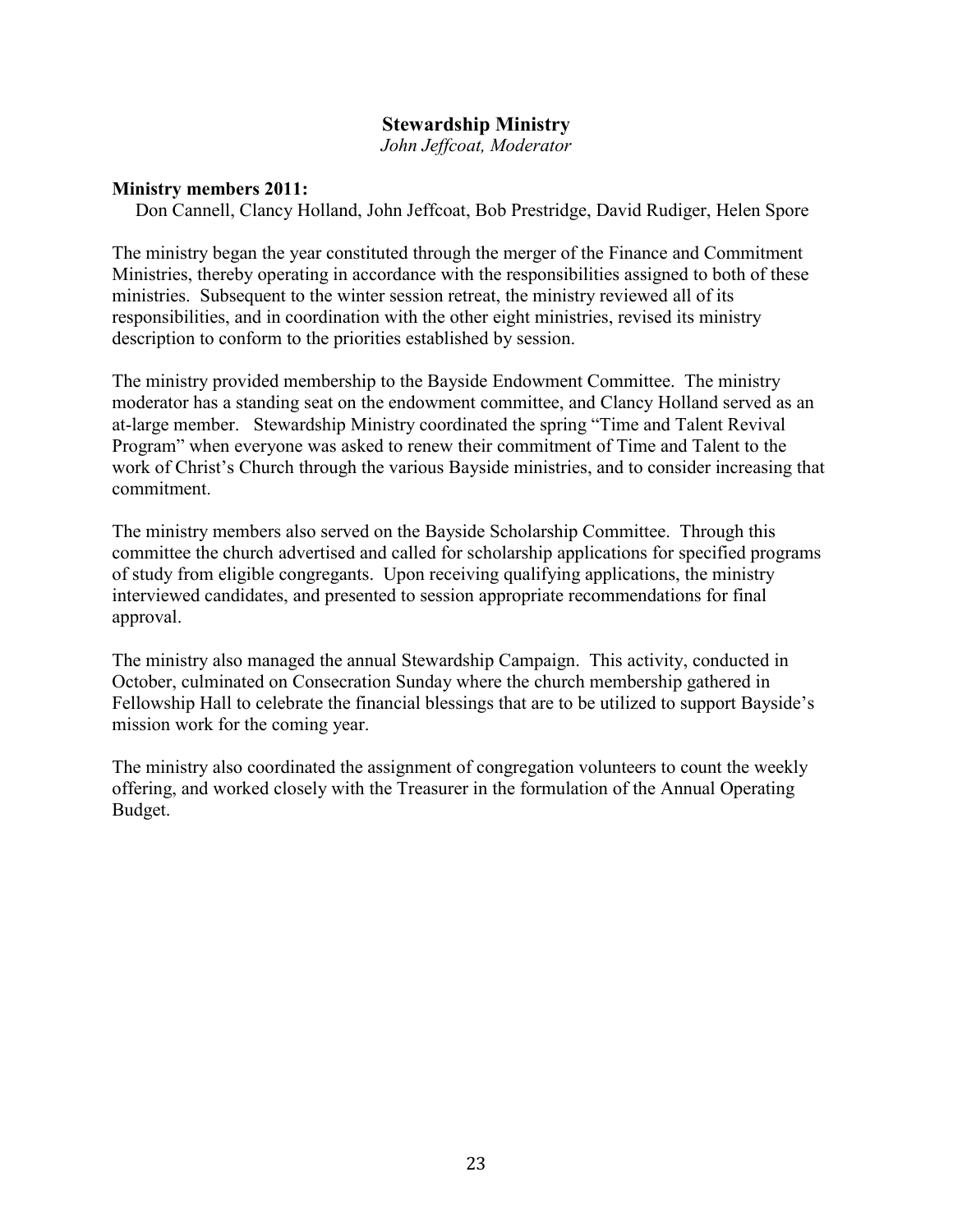## **Witness Ministry**

Mark Schreiber, Moderator

Ministry Members: Terri Dannemann, John Dannemann, Gary Dye, Mary Jo Kennedy, Walter Martin, Bob Orcutt, Bonnie Prestridge, Jim Reid, Mark Schreiber, Carl Stein

2011 was an excellent year for Bayside and an excellent year for the Witness Ministry. We were able to field a mission trip in June to Ticul, Mexico, in support of Fuente de Agua Viva Church. Ten youth and ten adults went on that trip, and Kathy and Jonathon Ritzo were there to celebrate the dedication of a beautiful fountain in honor of John Ritzo. We sponsored a youth mission trip in July to Kentucky. Sixteen youth and six adults went on that trip.

With our Nickel-a-Meal program, we were able to purchase two and a half heifers, plus a menagerie of smaller domestic animals for Heifer International.

With One Great Hour of Sharing, the Joy Fund, and the World Communion Peacemaking Offering, we supported mission and ministry throughout the world.

We provided mission support to Presbytery and to the world via mission giving.

We provided church development and support financially, and with email communication with Lembe and Limete churches in Congo, including feeding children and orphans, and support of church-sponsored schools. Witness Ministry provided support to the Presbytery International Partnership Committee and Bote Tshiek, mission interpreter, and in turn, to CPK, Kinshasa, Congo. We supported field missionaries in Northern Ireland. Long-range plans were developed for Fuente de Agua Viva Church for 2012-15.

Mission trips were planned to Ticul, Mexico, and Kentucky in 2012. A mission trip dinner was planned for January 2012.

Witness Ministry provided disaster support funds for the U.S. and world-wide.

This ministry oversees the stamp and eyeglass collection projects.

In 2011, we organized the assembly of 28,000 meals for third world countries via a Stop Hunger Now Sunday.

Long-range plans were developed to support Congo Missions: IPC and Tsheik, Lembe, Limite, CPK, CPK medical, and the Mudishi Clinic. The ongoing construction of the Mudishi Clinic has been supported financially.

Short and long-range plans were developed for mission in the U.S. and worldwide via Clear Water University and the provision of clean drinking water to deprived areas, to start in 2012.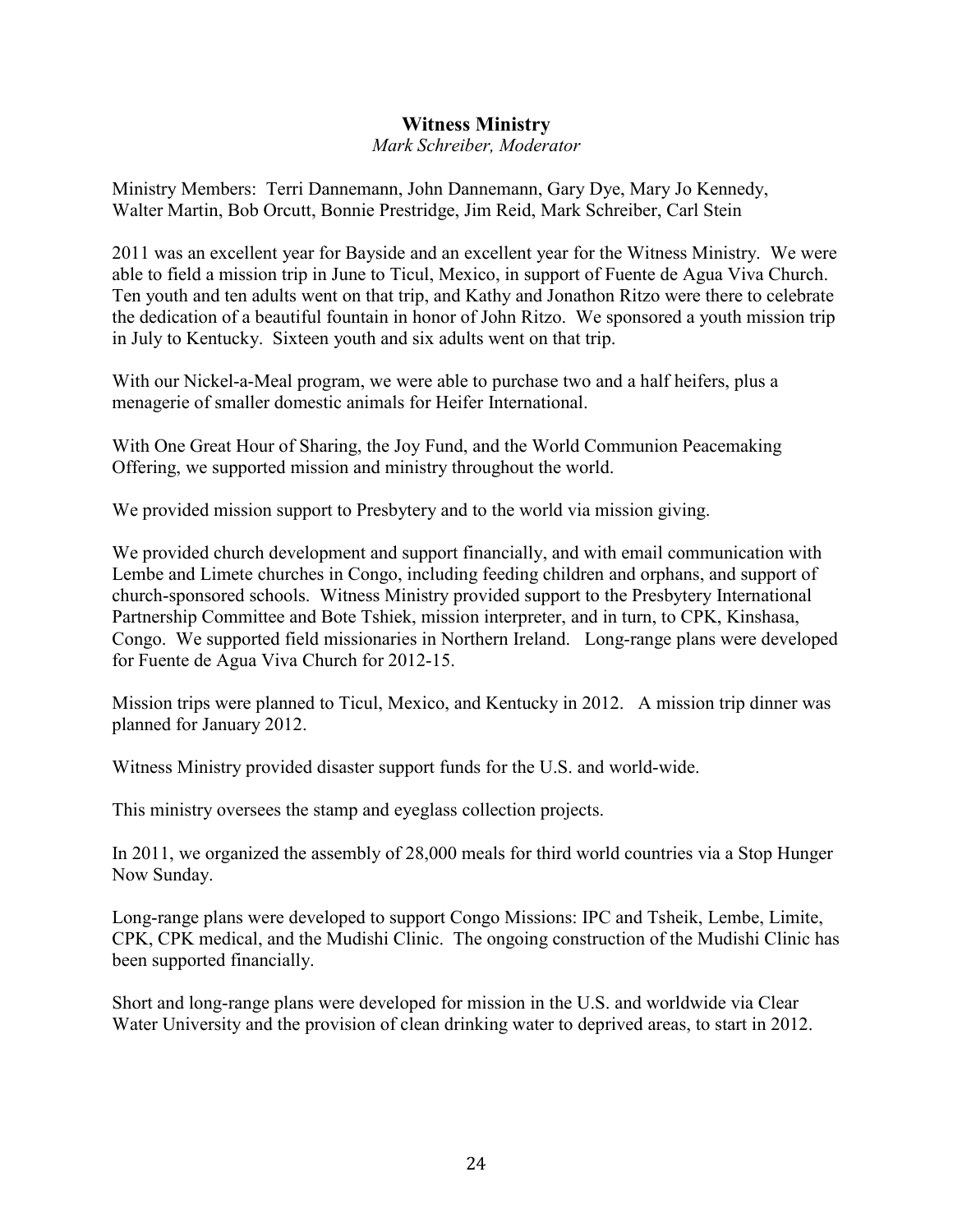## **Worship Ministry**

#### Martha Sorensen, Moderator

Worship Ministry coordinates and prepares for our services of worship so that we, as a covenant community of Christ's people, can seek to know and do the will of God through faithful participation in meaningful worship. In 2011, we welcomed the leadership of and deepening relationship with the Rev. Dr. David N. Rollins, and rejoiced with the call of the Rev. Jennifer McDevitt, M.Div., as Associate Pastor.

The Great Ends of the Church charge us with "the maintenance of Divine Worship." Bayside has three Worship Services on Sunday mornings proclaiming God's presence, love, grace, forgiveness and the sure way to salvation through Jesus Christ, in ways that recognize people's need for diversity in worship experiences. During 2011 we worked closely with our pastors and staff to provide a smooth transition as we "stretched" the service times to allow both pastors to participate in each service from prelude to postlude, providing consistency of message and respect for diversity in form. We saw value in the stewardship of pastoral time saved with only one pastor preparing the weekly sermon, and witnessed the affirmation of three services and one congregation. With the encouragement and support of Session, the ministry coordinated gathering people in the Atrium for hospitality and fellowship between services to facilitate a greater sense of community.

The Sail On Service, a non-traditional, contemporary service for those seeking praise music and an informal atmosphere, saw growth in attendance, and with the participation of both pastors, saw the service enriched in flow, theme and accessibility to worshippers, including the addition of the Children's Sermon. A new lectern, Children's Worship Bag Tree, and improvement in the PowerPoint program were welcomed. The search for a new Praise Team drummer is underway.

**Traditional Worship Services** experienced the addition of Sanctuary Choir Section Leaders which greatly enhanced the choir with growing musicality and sound. Increased participation in the choir is being encouraged. Worshippers at the 8:15 am service expressed appreciation for the section leaders' help in leading the hymns and their contribution of special music in worship. The addition of special instrumental music and Hand Bell Choirs added to the worship services.

**Combined Services** helped us share together as a congregation our faithful participation in worship. We worshipped together for the installation and ordination of elders, Annual Congregational Meeting, recognition of time, talents and opportunities for service on Pentecost. Youth Confirmation Sunday, Consecration Sunday, and joyous celebration on Christmas Day.

Efforts to enhance the flow, hospitality, and quality of worship each Sunday involves many lay coordinators and team members who prepare and participate in the three services as lay readers, greeters, ushers, acolytes, Praise Team, choir, audio-visual support, preparing children's worship bags, arranging flowers, encouraging use of nametags, and providing hospitality. Coordinating, preparing, and serving the Lord's Supper involves additional faithful volunteers. We invested in extensive repair and refurbishing of the pianos and organ and will continue with repairs in 2012.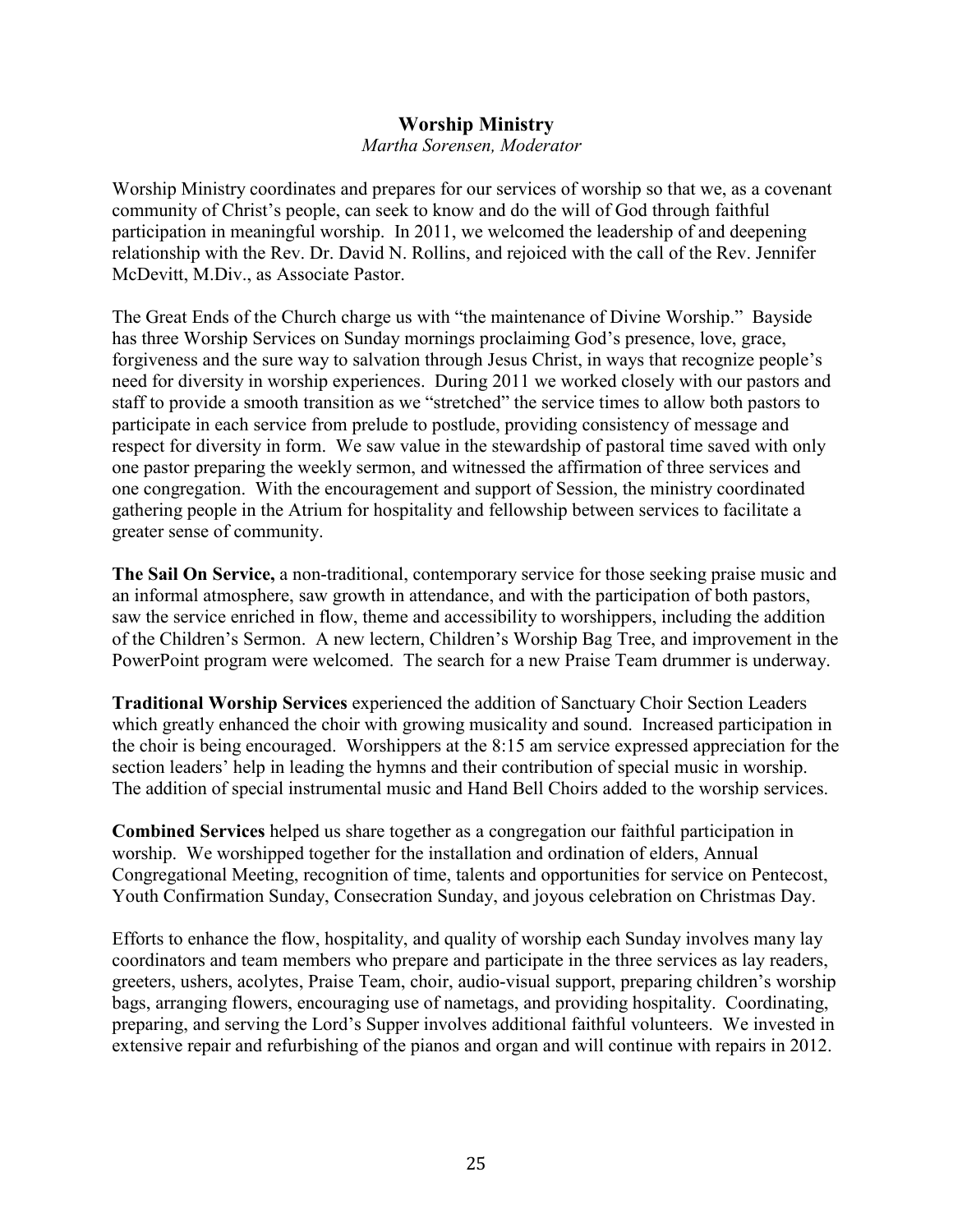As we encouraged a welcoming, caring, and supportive community of believers, we honored our scouts on Scout Sunday, prepared for Lent on Ash Wednesday, paraded with palms in joyous anticipation of the Lord's coming, prayed on Maundy Thursday, celebrated our Lord's resurrection on Easter Sunday, and remembered 9/11. A Valentine Pot Luck Dinner and Talent Show revealed new appreciation for the special gifts people share. The larger community warmly received our hosting of Bellissima Music Group, the Virginia Children's Chorus concert, and the Virginia Wesleyan Sacred Music Conference Hymn Service. Bayside hosted the Virginia Beach Ecumenical Thanksgiving Service and offered a special worship service on Longest Night. We welcomed enthusiastic helpers at the Greening of the Church event, preparing for the coming of the Christ Child, enjoyed the musical gifts of our children, youth and adults, and worshipped at three services with lessons and carols on Christmas Eve.